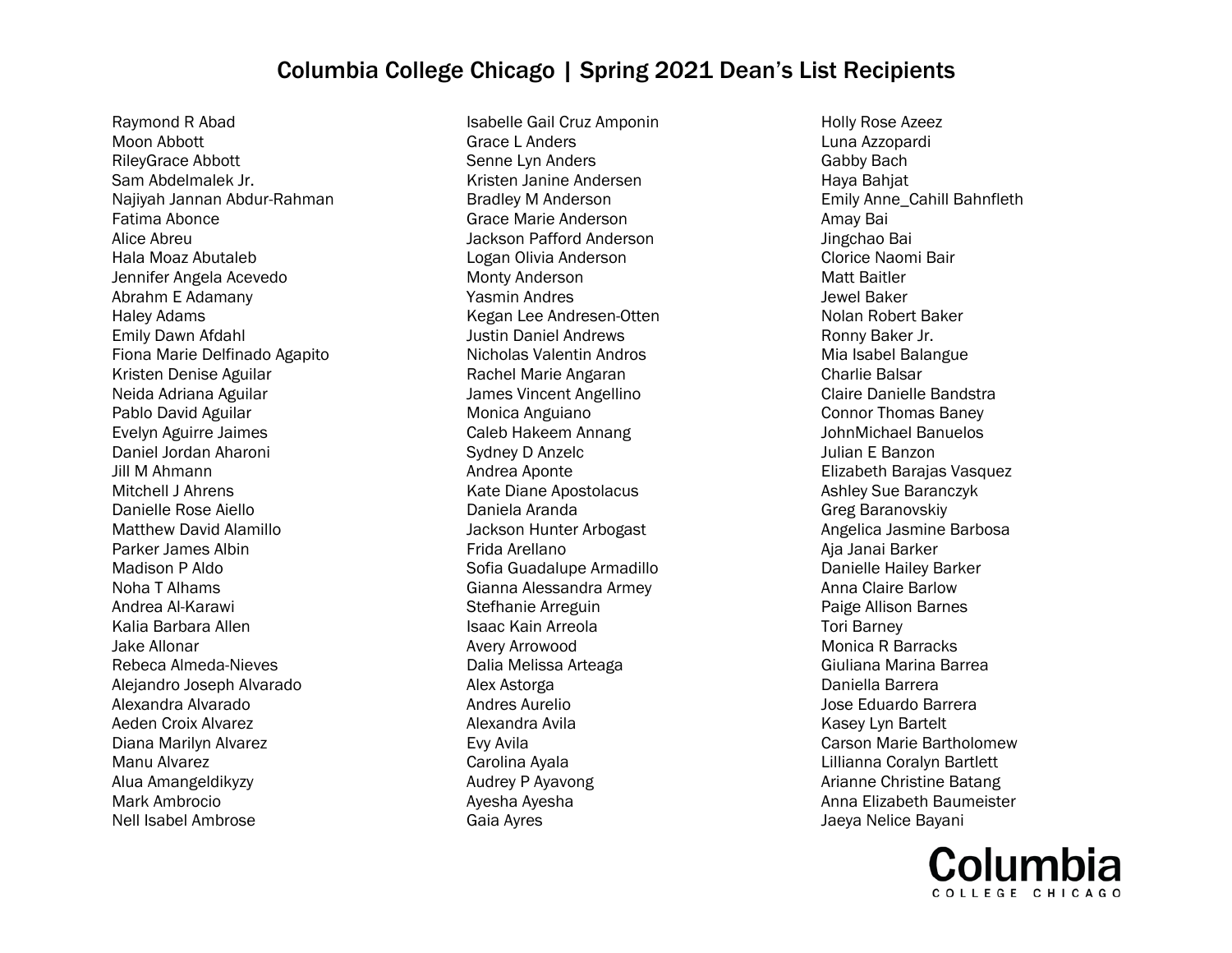Lauren F Bayless Louise Bean Kristel Becares Gwenyth Foxe Bechtel Lola Belaval Mariana Belaval Torrie Bell Karoline Ruth Bellamy Cy Pedro Beltran Quincy Nicole Benedict Aneliese I Benitez Elisabet Benitez Aisling Mairead Benson Paul Benson Jake Benton Syd Berenyi Kira C Berkoff Jordyn Berkowitz Maria Berman Katelynn Mary Bernal Anna Christin Bernhardsgruetter Jake Nicholas Berninger Mary Rebecca Bernthal Vic Berrios Alexis Channing Berry Syd Bertoncello Saba Bhaila Taya P Bhavsar Addy Bieniarz James John Biernat Aaron Biggers Brooke Elizabeth Birkland Catherine Daley Birky Vanessa Sabrina Bittar Karolina Wiktoria Blachowska Jay Black Marcus Black

Manuel Carl Blackmon Bella Rose Blackshaw Sydnea Nicole Blair Anna Elizabeth Blank Georgie Blenkey-Tchassova Kevin M Block Alana Corrinne Bloomfield Sara Orozco Boe Grant Jefferson Boehne Hannah M Bolstad Ella Bryant Bondy Matthew Bonte Lenny Borzov Mario Thomas Bosca Joshua Teuscher Boshell Parker R Bosserman Bailey Lee Bossert Emilio Bou Onk Dani Boudreau Daria Kristen Boudreau Darcy Jane Bowers Paige M Bowers Raven C Bowlin Chris Bowling Adrian Talia Bowman Taylor Lauren Boydston Breanna Jean Boyer Bennett Boyle Jesse Kristine Boyle Celeste A Brace Carissa Jane Bracken Fallon M Braddy Sage Raina\_Morstad Brahmstedt Nathan Branch Trinity Amber Branch Breanna Kay Brandenburg Natalie Kathryn Brandy

Spencer Brauch Emily Barbara Bremner Jasmyne Nicole Brice Cole Hutton Briggs Layla Maria Broderick Christina Magdalena Bromley Laura Zanwen Bronson Melissa Brooks Kayla Lynn Brougham Wrett Phillip Brower Wyatt Richard Brower Anna Grace Brown Ashley Simmone Brown Chris Brown Jr. Cobey Carlyle Brown Drew Brown Elaine Caroline Brown Iesha M Brown Justus JaWan Brown Kaylee R Brown Mark William Brown Nicole L Brown Vincent Oscar-Martin Brown Casey Catherine Bruchwalski Ryan Edward-Lee Brumback Jude Enjolic Brummett Olivia Jean Brunell Paige Alison Brunsen Almani Camille Bryant Kyree K. Bryant Ceci Budzyn Hans Olesen Bunn Kaely Faith Burgardt Summer Iris Burk Austin Lee Burkholder Issac Rafael Burnett Phoenix Burnett

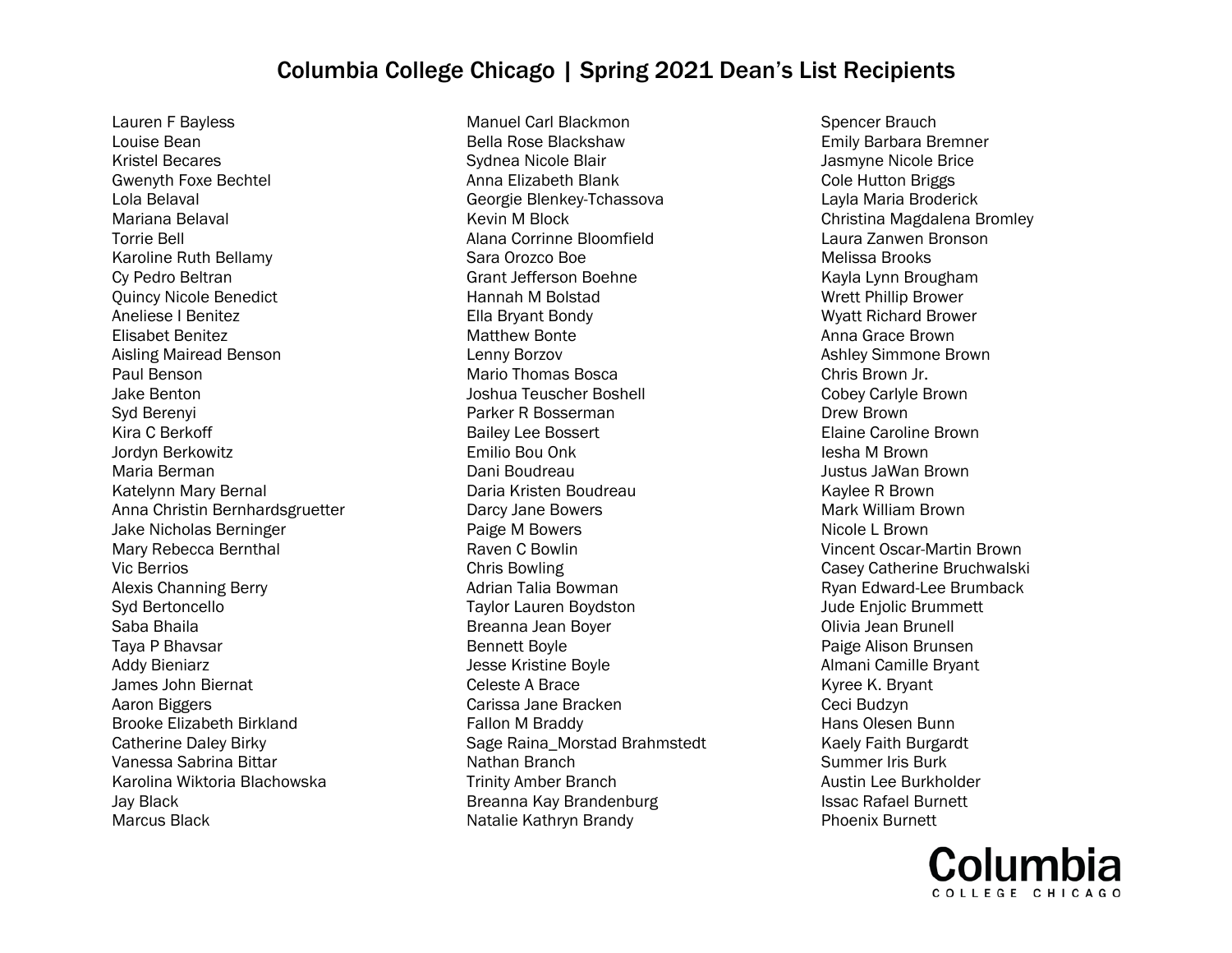Sarah Burnett Ariel O Burns Amanda Jane Burris Dileanny E Bustamante Ava Butera Emma M Butterworth Michaela Elizabeth Byers Jack Bynum Sam Byquist Matt Byrne Frida Cabrera Shekinah Cage Katie Cahal Kirsten Angela Calabrese Sam Caldera Parker Jane Callais Kirby R Callan Jared C Callaway Lesley Calvillo Anyssa Kaylyn Camacho Kelsey Camarena Ambria Kelcy Campbell Xavier Campbell Domenic Mario Campo Tyler John Campo Dana Aslyn Campos Jose Nicolas Canchola Cecilia Canelo Rene Canelo Mateo Canizares Juliana Amaral\_Leite Canuto Sam Caranicas Sean Joseph Carberry Mavis Carboni Diego Eros Cardenas Drew Cariola George Carioscia Jr.

Aj Caris Bryn Carlson Dylan Carlson Lily Christine Carlson Lexi Carmody Paloma Aurelia Carpio Marion Jennifer Lynne Carroll Reenie Carroll Brigitte Carson Sabrina S Cartagena Lisette Carteno Kailan R Carter Kylan Elisha Carter Nia Carter Julian Carvajal Haley Thorpe Cary Dana Leanne Carzoli Jose Casales Marisa Rose Cascio Dylan M Case Jay Casillas Rose Gitter Casolari Angel Alfredo Castanon Liz Castellon Alondra Castro Gigi Castro Mario Castro Jr. Mia Jasmine Castro Teddy Castro Sam Cederholm Indiana Am Celerier dit Lormont Tony Chabla Aliana Michelle Chambliss Alex Chan Anna Chandler Caley Jordan Chaquinga Emma Catherine Chasse

Xander Quinn Chatman Isaiah Chavez Jennifer Giselle Chavez Samantha Chavez Malcolm Dennis\_Blondin Chen Yuchen Chen Yulin Chen Jacob Chernok Julius Y Cheung Soph Chevako Courtney Angela Chiappone Gabe Chinchilla Anabelle Taylor Chinski Yanni Chisolm Molly Lynn Chmiel Cole Chobak Olivia R Choberka Katie Chojnacki Julienne Esli Chollette Jiaming Chong Kalin Alice Chong Rebecca Denise Chrabaszewski Sebastian Mateusz Chrzanowski Rebecca Un\_Ying Chu Carlos De\_Jesus Chua Jocelyn Ann-Marie Chubb Andrea Chung Joy Marie Ciancanelli Zach Ciecko Clare Anne Cinelli Jaime Cisneros Jr. Rolando Cisneros Jr. Cole Clark Jacob Dylan Clark Mickayla Hope Clark Benjamin Frank Clarkson Nyah M Clay

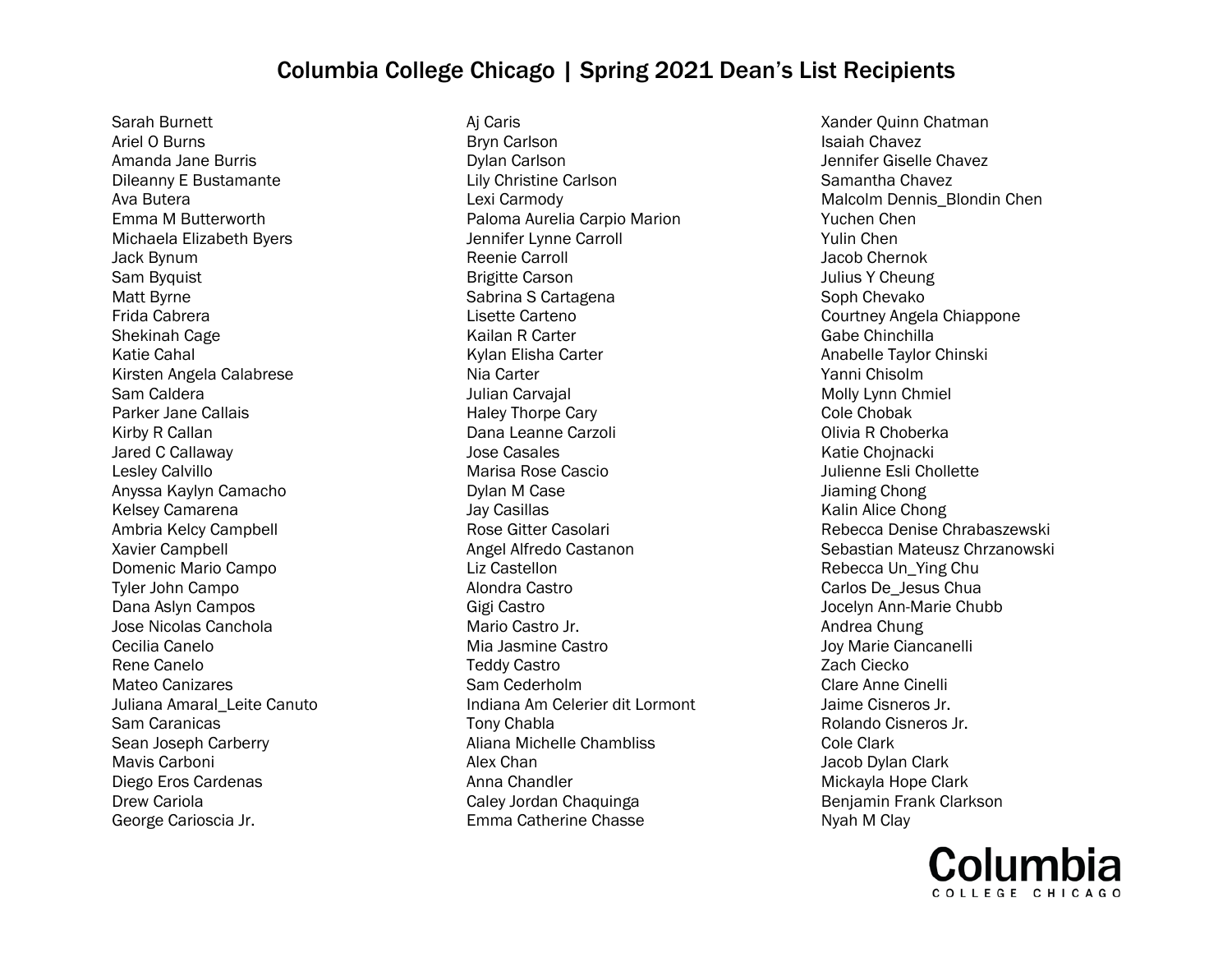Chloe Raven Clement Lili Clendinen Pat Clifford Shane Harold Cloherty Emma Catherine Close Parker Colby Cloutier Lorenz B Coballes Taylor Renee Cochran Allison Marie Cochrane Andrew D Cohen Isabel Alexandra Colado Isaiah Colbert Jr. Shakeshia L Cole DeeDee Collins Elizabeth Rose Collins Sam Collins Sydnie Marie Collins Tara A Collins Sophia Mae Collova El Concepcion Jessica Rhae Conde Alaina Renee Conner Jonathan Riordan Connolly Danielle Contreras Jr. Zeb Cooley Ashley Nichole Cooper Nick Cooper Peyton Marie Cooper Kenna Copeland Augustus Carl Corder Thais Cordero Aramis Raven\_Sky Cordova McKone Trevor Corkery Taylor Ann Corkill Katherine E Corrigan Cathleen Cosajay Alexa Rodriguez Costa

Olivia Grace Covey Aidan Samuel Cramer Kellin Maxwill Cremeens Danielle Monique Crim Elise Crockett Josiah Antrosio Croegaert Allison Cross Gressa Anne Crowley Sophia Marie Cruz Christian Cuellar Allysa Culasino Verna Raven Culbreath Sarah Mackenzie Cullen Patrick Hagan Cunningham Sammy Cunningham Carmen Marie Cyr Anna Lorene Czechut Hoffman Logan Czernia Layla Karen Dade Alexander L Dagley Mats Joseph Dahlberg Kallie M Dahlman Connor Benjamin Dalrymple Ora Batya Damelin Lilly Dandenell Marco Evan D'Andrea Dyana T Daniels Skyler Laura\_Sage Daniels Saije Angelina Dann Athina Darrus Jasmine Desiree David Aspen Mari Davies Gareth Davies Hannah Ruth Davila Aaliyah Davis Allison Davis Cc Davis

Che Maurice Davis Dorian Lavon Davis Grace Jane Davis Hannah Davis Kolin Ryan Davis Shannon Ashley Davis Sydney Kay Davis Tim Davis Evan J Dawkins Jordan Ammani Dawson Krizia Michele De Abreu Fabian Orlando De Diego Isabella De Jesus Ginger Alexandra De Leon Jose De\_Jesus De Paz Finn L Deen-Lester Davis Gilchrist DeFur Hande Sevval Degirmenci Liv DeHainault Marian Del Valle Michelle Lynn DeLaMatter Sol Delgadillo Amaris T Delgado Shalyn Delhaes Jensen Grace Delius Codee Marshall Delong Theodore H DeMask Jake Demcisak Nick Dempsey Blake Deneau Rachel Marie DeNoyer Winston Ricard Derry Mari Devereaux Hailey N DeWitt Kathryn S Deykun Gabby Diab Joey Diamond

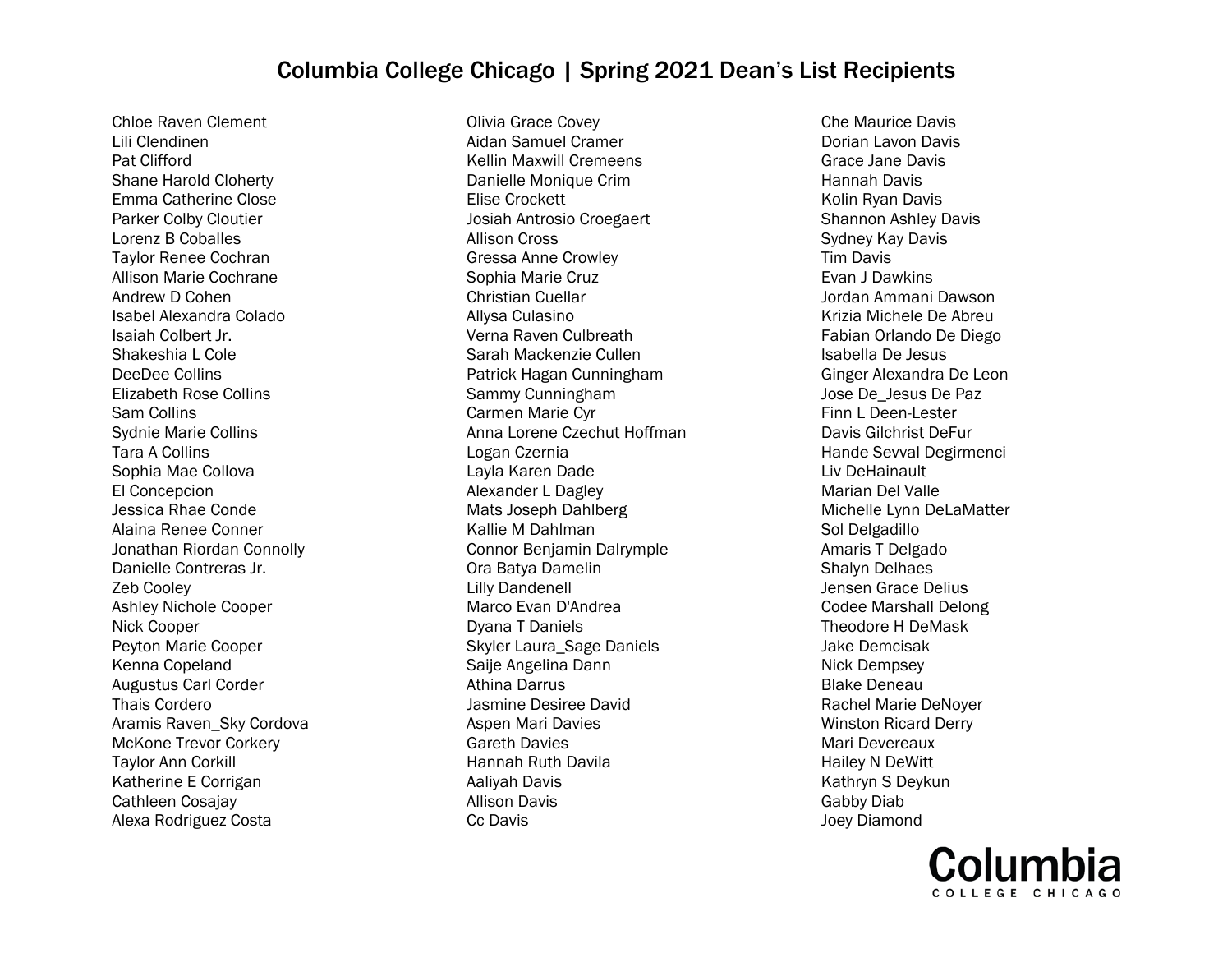Ixy A Diaz Jackie Diaz Jennifer Scarleth Diaz Tinoco Aidan Kidd Diefenbach Gavin T Diehl Liam Pierre Dieu Sofia Cassandra DiGiovanni Eli Dilbeck Izzy Dimiceli Alex Dimitrijevic Shane M Dioneda Easton Coleman Dippel Paul Walter Dipping Lauren Elizabeth DiSandro Rachael Ann Disher Maureen Kara Doherty Christopher Joseph Dolan Nora Elizabeth Dolin Alexandra Anna Domagala Bianca A Doman Christopher R Donahue Reilly Aileen Donnelly Caitlin Anna Dooks Hannah Marie Dormady Brooke Piper Dourron Madisen Lynn Dove Ryan Michael Draybuck Kristina A Drendel Marisa R Drinkwater Delaney Ansleigh Drummond Kacper Krystian Drwenski Calista Kundankia DSouza Harrison Alexander Ducommun LeByron Dudley Will Dunbar Mariana Itxel Duncan Austin M Dunham

Shane Christopher Dunn Deven Dhananjay Duphare Jazmin Duran Nery Duran Jessica Durbala Lila Ruth Durrett Everett Chase Dvorak Elliott Gerard Dynes Kasia Dziedzic Scarlett Earnhardt Gisèle Easton Gabrielle Rose Eatherton Jordan R Ebel Luise Ebeling Sophia Ikenne Echendu Taraja Echols Ren Eck Summer Edwards Jordan Efird Catrin Blythe Efken Jake Eisendrath Nicholas William Eisner Sarabelle Urechukwu Ekechukwu Bridget A Ekis Nicola Clare Elder Zoe Leigh Elerby Lexi Elias Jonathan Jerome Elkins Hannah Lei Ellingson Jackie Elliott Axel Douglas Ellis Sarah Jane Ellmaker Eva Marie Empleo Rashell M Encalada Leah Enelow Katie Engler Paulina Enriquez Mata

Quinn Maxwell Erickson Eloise Jean Ericson Jacob Allen Eskuri Zacharie Esperanza Norma Espinoza Jacob David Esposito Nate Estela Alex Estes Kelsey Anne Estoque Jacob Sheridan Estrada Brooke Eubanks Kacey Victoria Eustis Abby Evans Devin Therese Evans Ingrid Mariela Evariz Kelsey Lynn Fahey Gerrit Fahr Joe Faibisoff Joel Fajardo Christopher Farah Missy Farrell Riley Paige Faulkner Stanley Terrell Faulkner Gillian Nicole Fauntleroy Loren Grace Fay Ryan Lewis Felberbaum Daniela Adelina Feliz Mary Lee Fenner Kacey Ferber Mickey Fergus Julia Marcella Fernandez Seri Haelen Fernandez Omar Ferrer Arianna Leyana Ferris Sebastian Thomas Ffrench Tori Fiddick Nadia Fields

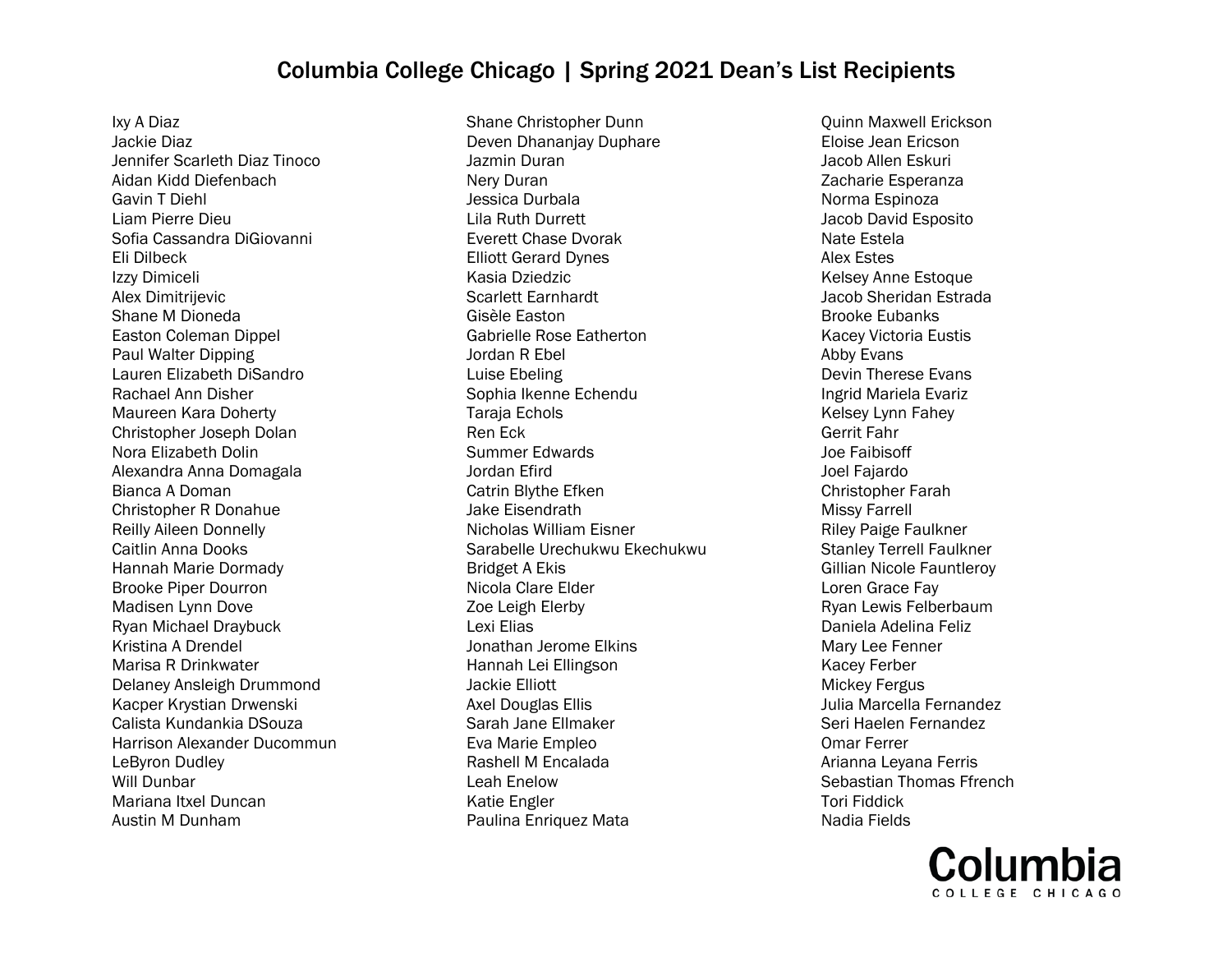Carlos Fierro Jr. Mary Filatova Kat Filipatos Natalie Sarah Finfer Anna E Finton Colwyn Thure Fischbach Chane Fischer Emily Fischer Donovan X Fisher Laney Fisher Leah Patricia Fishwick Seah Lillian\_Rose Fitzgerald Shannon Hayley Fleischman Bel Flores Peyton Neea Flores Tea Floyd Snag Flynn Penny Folger Jayda D Ford Tyler John Ford Ethan Forde Sofia Forero Gretel Marie Forsythe Sam Fosbinder Keely Marie Fouts Kaylee Fowler Charlie Fox Jake Foy Bayden Fraley Gerardo Franco Jr. Ali Francois Jack Andrew Frankwick Alice Mae Franssen Hylan Gabriel Frassrand Jelly Frazier Mia Nicole Frazier Jake Fredrickson

Ella Freeman Dale Andrew French Bennett Frese Noah Frick Joshua David Friedman Scarlet Frishman Dylan Everett Fritz Megan Rose Froehlich Stefanie Ann Frontera Anthony Fuentes Paige Nicole Fuhrman Maya Frances Fuller Emma Fulmer Tiffini Nichole Funches Derek Nathaniel Gadlin Anne E Gage Jacob Albert Gage Nathan Frederic Gagnon Colin Michael Gaines Ximena Galindo Haotian Gao Pedro Nogueira Garcez Alejandra Garcia Amelia Garcia Esmeralda Nati Garcia Jenny Garcia Joe Garcia Yesenia Garcia Lily Ellen Garcia-Daly Ang Gardner Gregory Nicholas Garibay Deannaura Sheranisha Gary Declan Richard Gatenby Ruby Madison Gatenby Ari Gates Madeleine Rose Gates Cade Edward Gau

Emma Jeffrey Gaudette Emily Ann Gay Caity Gee Dylan John Gee Tanner Murphy Gee Quinn Geiger Caroline Frances Gell Jake Genc Alexandra Salling Georgopoulos Cande Gervasoni Kristen Renee Gesicki Mari Giacopelli Isabella G Gianesi Sandra Karla Gil Ally Kathleen Gill Erin G Gillihan Moriah J Gilman Sarah Elizabeth Gilmore Anna Nicole Gingle Angela Ginnane Talya Ginsberg Valentina Beatriz Giron Jaysen Thomas Giroux Reese Taylor Givens Lauryn Michelle Glaser Kevin C Glazer Stephen Gleason Lauren M Glowacki Alex Godefroid Stanley Rex Godfrey Denisse Godoy Chai Golden Irina Goldman Amber M Goliath Elena Goluboff Grace Danielle Gomez David Gonzaga Deyro

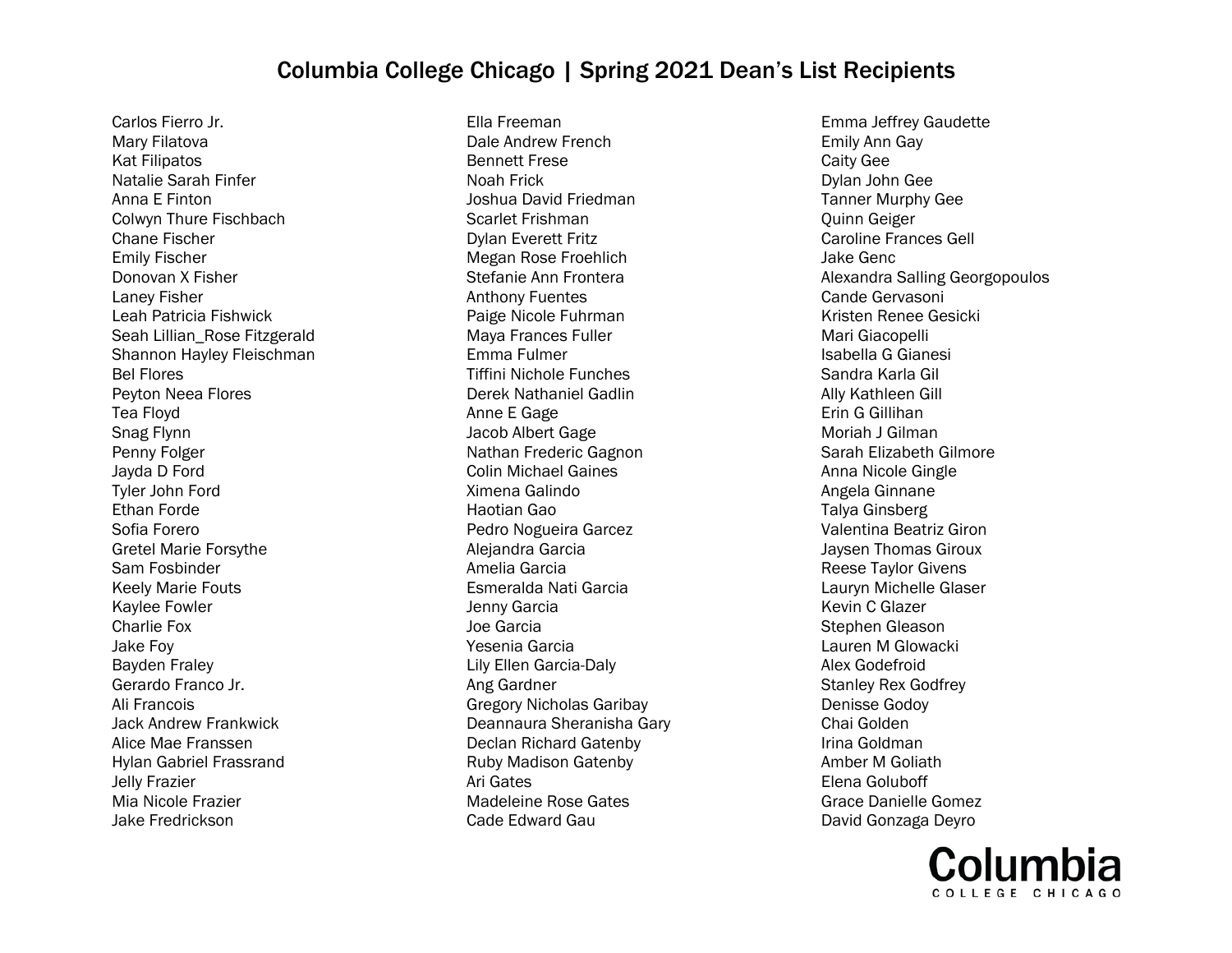Brandon Gonzalez Bri Gonzalez Elias Jimmy Gonzalez Rae Ann Gonzalez Rosario Guadalupe Gonzalez Ian Uriel Gooderham Jack P Goodman Grace Goodrich Fiona Isabella Good-Sirota Alana R. Gordon-Levine Ivan Goroshko Kathia Nayely Gorostieta Reyes Petya Valentinova Gotseva Theresa A Goudy Jesus Govea Jr. Anna Drew Govert Caleb Michael Gracyalny Julia Rose Gradwohl Mara Grasse Gregory Greco Jr. Catherine Green Faith Chara Green Madison Rae Green Siama Oyuru Green Julia Elizabeth Greene Natalie M Greene Ethan Morrison Gregory Elaine Hope Greiner Oliver Grenke Tom Greto Daniel Joseph Grib Rylee Bradford Griffin Samantha Dorothy Griffin Chloe Rose Griffith Helen Merret Grimes Jordyn Rose Grist Abbigale Nicole Gross

Alana Claire Gross Madeline Gross Alani Michelle Gross-Roberts Sydney Alexis Grote Casey Groulx Taylor Lynn Grubb Aaron James Gruenthal Dominic Angelo Gruszczynski Julka Gryc April Gu Tyra Guan Diego Guerra Angel Marie Guevara Ariana Guijosa Jessica Gutierrez Noel Alejandro Gutierrez Sesash Gutierrez Aryanna Guzman Helena Haber Karen Habicht Connor Hagen Quencey Elizabeth Hall Quintessa Grace Hall Aidan Halm Ayat Hamed Delani Hamilton Hannah Ruth Hamilton Kaylee Erin Hamm Tate Hammerschmidt Ethan Hammock Reagan Claire Hampsher Lindsay Kayla Hampton Olivia Hampton Brittany Kayte Handel Lev Beton Handmaker Jack E Hanlon Isabel A Hanna

Mary R Hanna Peter Hanna Hanna Laiqah Lorraine Hanold Kyle William Hansen Zhihao Hao Matvey Harder Genna Hardin Dashan Harris Jr. Tyshay Ebony Harris Jake Daniel Harrison Julia Lauren Harrold Drew Hartley Alex Hartman Amanda J Hartmann Audrey Renee Hartnett Monique Harvey Emeer Hasanpoor Kaylie Sun Haueisen Joshua E Hauert Tandrea Hawkins Mj Hawks Camilla Sara Hawley Grace Elizabeth Hayes Kaitlyn Marie Hayes Madeline Katherine Hays Deja Hazzard Peilun He Parker John Healey Therese R Healey Jesse Andrew Healy Joar Hedin-Krenn Madi Hedrick Ingrid Caroline Heenie Avery R Heeringa Simone Anniesse\_Locke Heim Caroline Ruth Hein Edward Joseph Hein

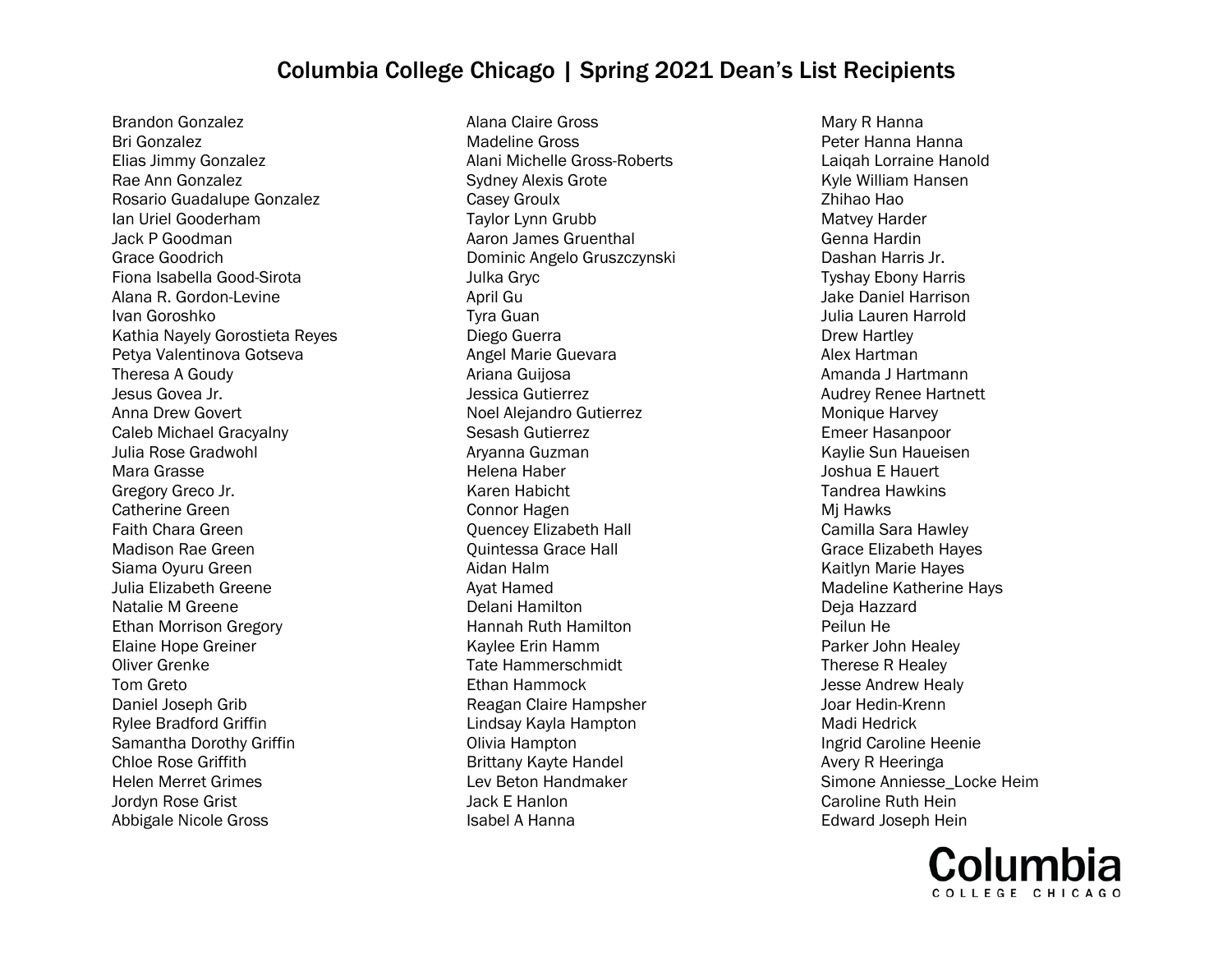Isabelle Marie Heinzen Lani Marae Heiser Charles Anthony Heiter Ala Hejnar Madison L Helland Matthew Henderson Jr. Sydni Sara\_Simone Henderson Adele Henning Aidan Matthew Henry Leland Craig Henry Kyrstin Jade Hensley Arianna Juliette Hernandez Michelle M Hernandez Miguel A Hernandez William Hernandez Alonso Herrera Crystal A. Herrera Jess Hess Roan Robert Hesse Leah J Heuler Grant Edward Heus Gabby Hiatt Lauren Hickey Justus Robert Hightower Conner Ryan Hildner Terreana Hilson Cynthia Nicole Hindmon Jacqueline Hinkle Wil Randolph Hinkle Summer Rae Hoagland-Abernathy Benji Hobson Emily Paige Hochbaum Jake Hoekstra Emma Rose Hoffman Colleen Anne Hogan Nicole Morgan Holahan Evangeline Zay Holden

Joy Elizabeth Holder Jori Hollander Carl Holmes Josiah Daniel Holroyd Lauren Danielle Holt Kennedy Caitlyn Homan Armand Andre Honarkar Sun Honn Victoria Isabel Hooten Rima Househ Lauren Olivia Howard Khai Howard-Nance Miles Greggson Howell Chanakarn Hraymanee Connor Hu Blake Huang Junnan Huang Carly Nicole Hubbard Brooklynn Paige Huerta Julianna Mari Huerta Braeden Huff Skye Huff Casey Alexander Huffer Cole G Hughes Lilli Hughes Erika Huicochea Riley Michael Hulligan Maddy Humphreys Alyssa Hunt Shoana Tennessee Hunt Aiya Li Hunter Maya Keonna Hunter Zoha Hussnain Bailey Suzanne Hutchison Hanah Hwang Alexandra Veronica Ibarra Irvin Israel Ibarra

Lily Bea Indie Keri Faith Inge-Marshall Alexander Jacob Innis Derek Tyler Isele Jalen Jarreau Isley Hannah Rose Israel Hayden Cole Israel Alyssa Grace Iverson Carley Dawkins Ives Sophia Maria Izquierdo Kane Ramsey Jabbar Lydia H Jacobson Ainsley P Jahr Riley Jane Jakusik Eryn Nicole Jamison Jones Robin Jamkatel Erika Brandy Janasz Illa Jang Julia Jang Pj Janicki Mateusz Jan Janik Megan Joy Janis Nick Janopoulos Stephanie Princess Jara Bayan Jarad Juanes Jaramillo Casey Eugene Jarmes Justin Matthew Jay Ian Jeannin Brendon Robert Jeffrey Liam W Jennings Noah Austin Jennings Devyn E Jessogne James Jiang Isabelle Jolanta Jimenez Joleen Miranda Jimenez Silvia S Jimenez

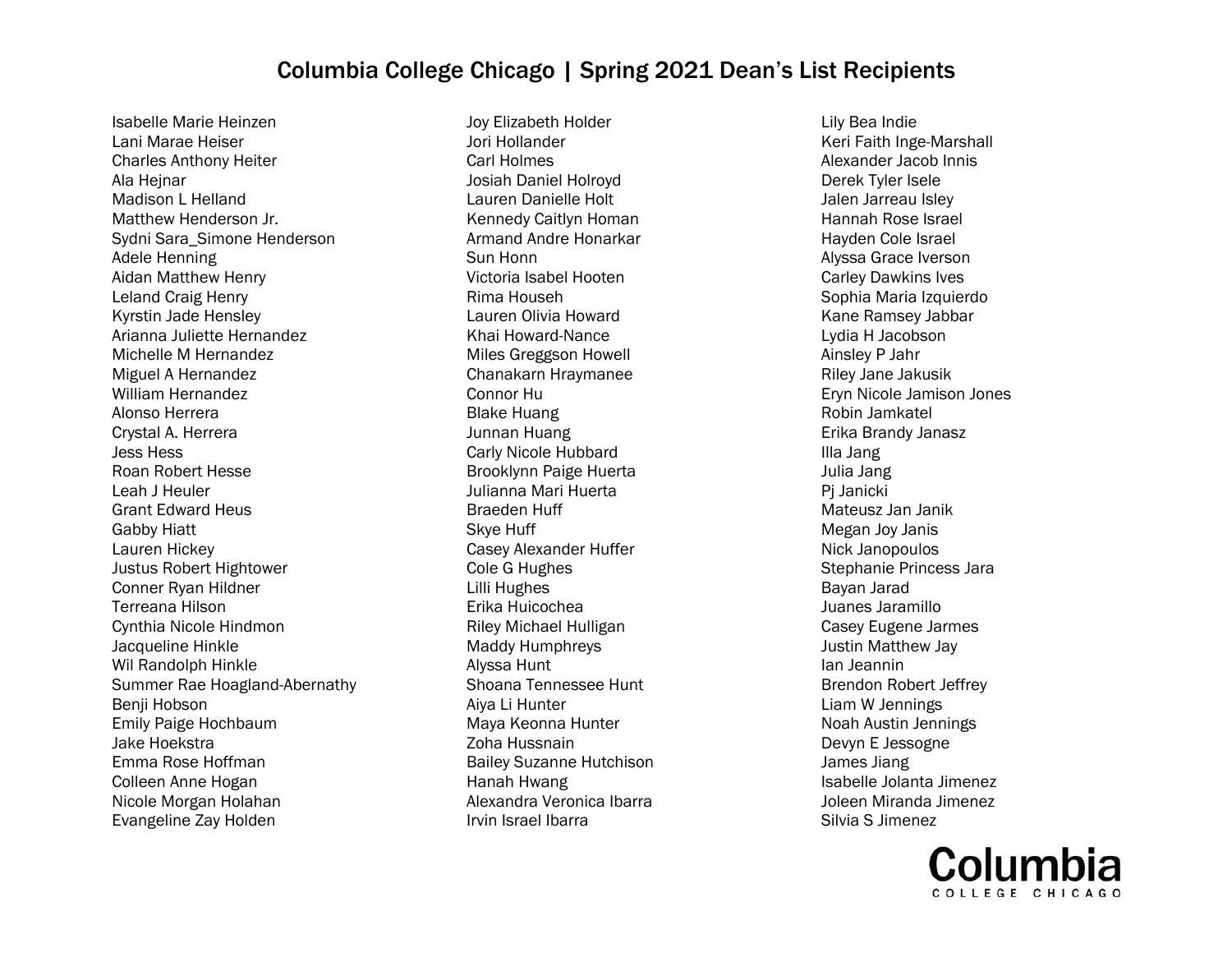Catherine Jin Maria Isabel Jiron Addison Johnson Amanda Adela Johnson Andrew Gunnar Johnson Anna Madeline Johnson Ashton Johnson Cody William Johnson Courtney Johnson Dani Sylvel Johnson Julius D Johnson Maggie Johnson Martin Buck Johnson Rose Johnson Sloane Kirsten\_Clarke Johnson Tyler Keith Johnson Veronica Leandra Johnson Katie Lynn Johnston Caroline Grace Jones Jensen E Jones Joni Jones Jordyn Jones Kaitlyn Marie Jones Kyra Elizabeth Jones Maddi Jones Marisa Nicole Jones Monte Jones Nina Evette Jones Sabrina Virginia Jones Vivian Jones Juno Jordan Mikayla Amani Jordan Vashon Jordan Jr. Jamie Marie Jose Ivan Michael Joseph Benjamin Francis Jossi Jessica L Jourden

Kylee Rae Juchau Trudy Aminata\_Tata Kallon Kat Kamarulzaman Sarang Kang Ryo Karr Reese Kasich Christine Louise Kattar Daniel Kayamba Sariah Henning Kayamba Rachel N Kearns Jack R Keating June Ann Keating Caroline Eldridge Keenan Charlie Kehoe Brian Patrick Kelley Emily L Kelly Liz Kelly Maura Kent Laila Morgan Keppard Jayde Saja Kern Macey L Kern Kate A Kerpan Devyn Jamey Kerr Dylan Rosemary Kerr Roa Nazmi Khalil Kate Kiehfuss Chase Emery Kile Patrick James Kiltz Chan Woo Kim Matthew Kim Obediah Eugene Kimmel Isabel R Kinerk Andrew Jordan King Jasmine Samone King Krystopher Ajani\_Tyler King Bridget Kingston Rachel M Kirby

Jeremy Aiden Kirkland Alexis Joyce Kirkpatrick Paige J Kizer Antonio S Klaczynski Luca Angelo Klauba Katie Klear Sophie Klechka Marcus Klein Katlyn M Klepp Lauren Mercelette Kleve Jake Klingensmith Emma Minette Knapp Ben Kneblik Don Knechtel Peyton John Knowski Abigail Kendall Knox Celia Rose Knox Trinity Michelle\_Diavian Knox Rachel Ko Katelynn Kay Koeppel Jonathan Kolo Jack Kolpak Sebastian Adam Koniecko Vivian Marie Korolewicz Emily Korzeniewski Maya Gabriella Kosztolitz Abbey Kot Phoebe Rose Kozinets Sarah Ann Kratz Caleb Rollison Krebs Bianca K Kreusel Abbie Krider Ellie Willens Krigman Alex Kritikos Audrey Marie\_Catherine Krolnik Alivia Rose Kronberg Bella Krooth

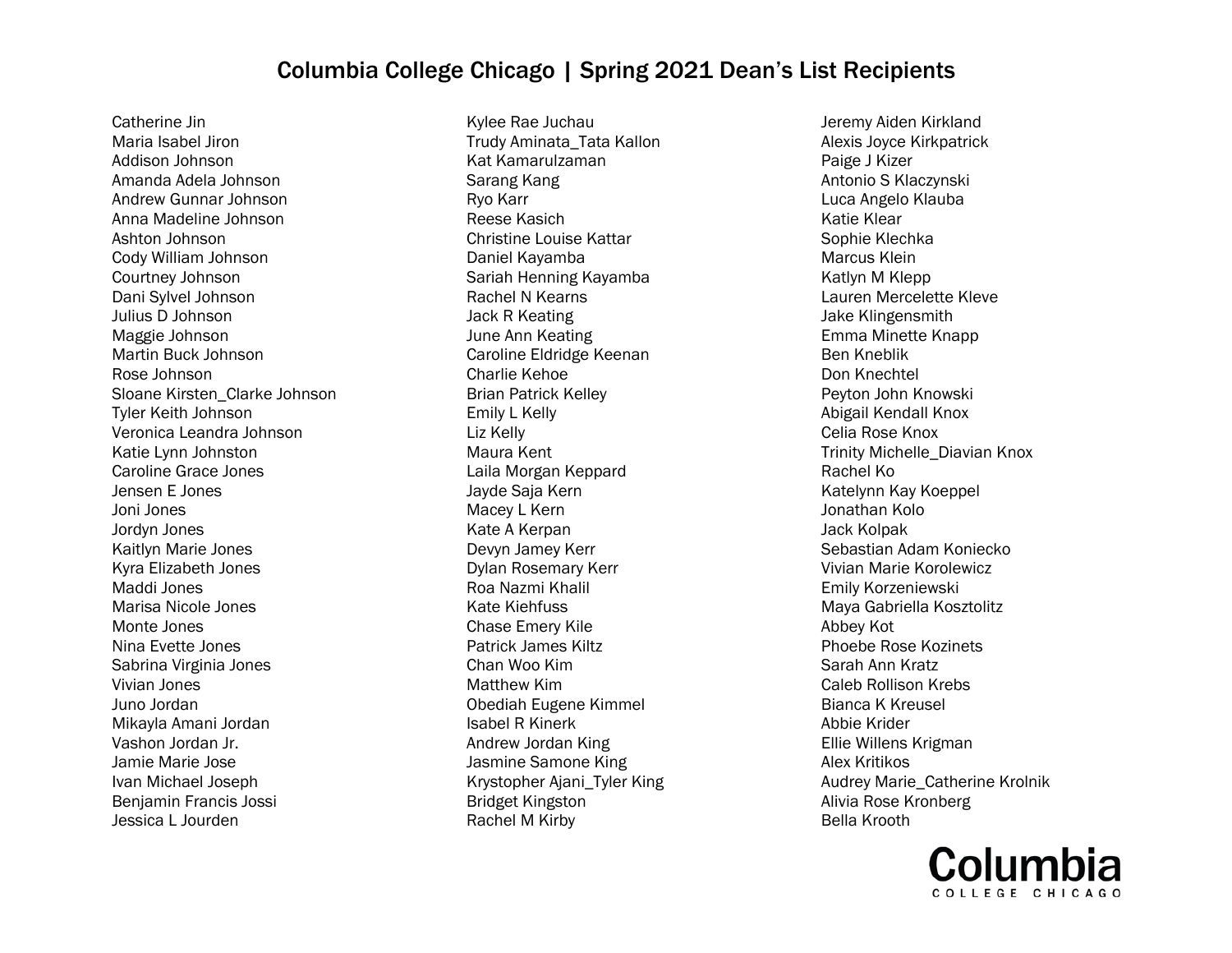Alex Kropp Maya A Krueger Dylan Jacob Krull Sierra M Kruse Chad Eric Kubrak Zoe Kuehn Heather Marie Kuhlmann Oliver Kumm Jenna Kate Kurecki Samantha Brooke Kuykendoll Alex K Kvapil Eric Kwon Isabella Sarah La Bove Camila Alejandra La Torre Riley Alaina Labrosse Chloe J Ladwig Josh Lagunas Julianna Katherine Lakomski Louis Lam Nik Lamaack Joshua Michael Lamb Samantha Marie Lamb Nick Lampiasi Serena Kamaree Lance Rachel Eva Landorf Natalia Elizabeth Landron Jack Lane Jess Lane Kayla Simone Lane Maria Rose Lanzino Ashley Briannet Lara Enrique Lara Avery J Lareau Michael Richard Larimer Robert Larussa Jr. Morgan Lee Laszlo Will Latimer

Paige Nicole Lau Emily Anna Lauer Josh Laurich Montana Rose Lavallee Rhonda Le Mallory Nicole Leadman Gabriela A Leal Katherine Patricia Leary Josh LeBlanc Chiana K Lee Colin Anthony Lee Daisy Lee Eric Lee Hyun Gyu Lee Michelle Jihyun Lee Nicole Leftakes Lucas Anthony Lehnen Makenna Lynn Lemke Bianca Nohemi Lemus Elena Hope Leon Karla Leon Angeline Jeannette Leonard Corlin Leonard Shelby Renee Lerner Nicole Zuzanna Lesny Adrianna Laneva Lester Nicole Alexandria Leung Nick Levato Griffin Joseph Levi Alana Lewis Jayce Lewis Justice S Lewis Gloria Li Madeleine Ruth Libman Ava Rose Liebentritt Brendan Thomas Lienau Leticia Lima

Jane Lin Mengshin Lin Anika F Lind Karin Anabritt Linne Ben Linnertz Jack M Lisula Al Liu Hongyue Liu Tingting Liu Yuyang Liu Kristy Lynn Livolsi Josephine K Lo Karana Kimberly Lobaugh Danny Lock Elliot Jefferey Lockshine Penn Jackson Lodin Liz Logback Jack Alexander Loizzo Isabella Alexandra Long Olivia Miranda Longarini Ally Longo Abrahan Lopez Danny Lopez Mark Lopez Melia P Lorenz Claire Elizabeth Lostutter Avante Antonio Love Jon T Lovisetto Case Scott Lowe Gillian Kathryn Lowe Dianely Lozano Rachel Lozano Haoxin Lu Alexandra Mary Luchini Katelynn Alexandra\_ Luchtenburg Lyle Luckett Sam Ludwig

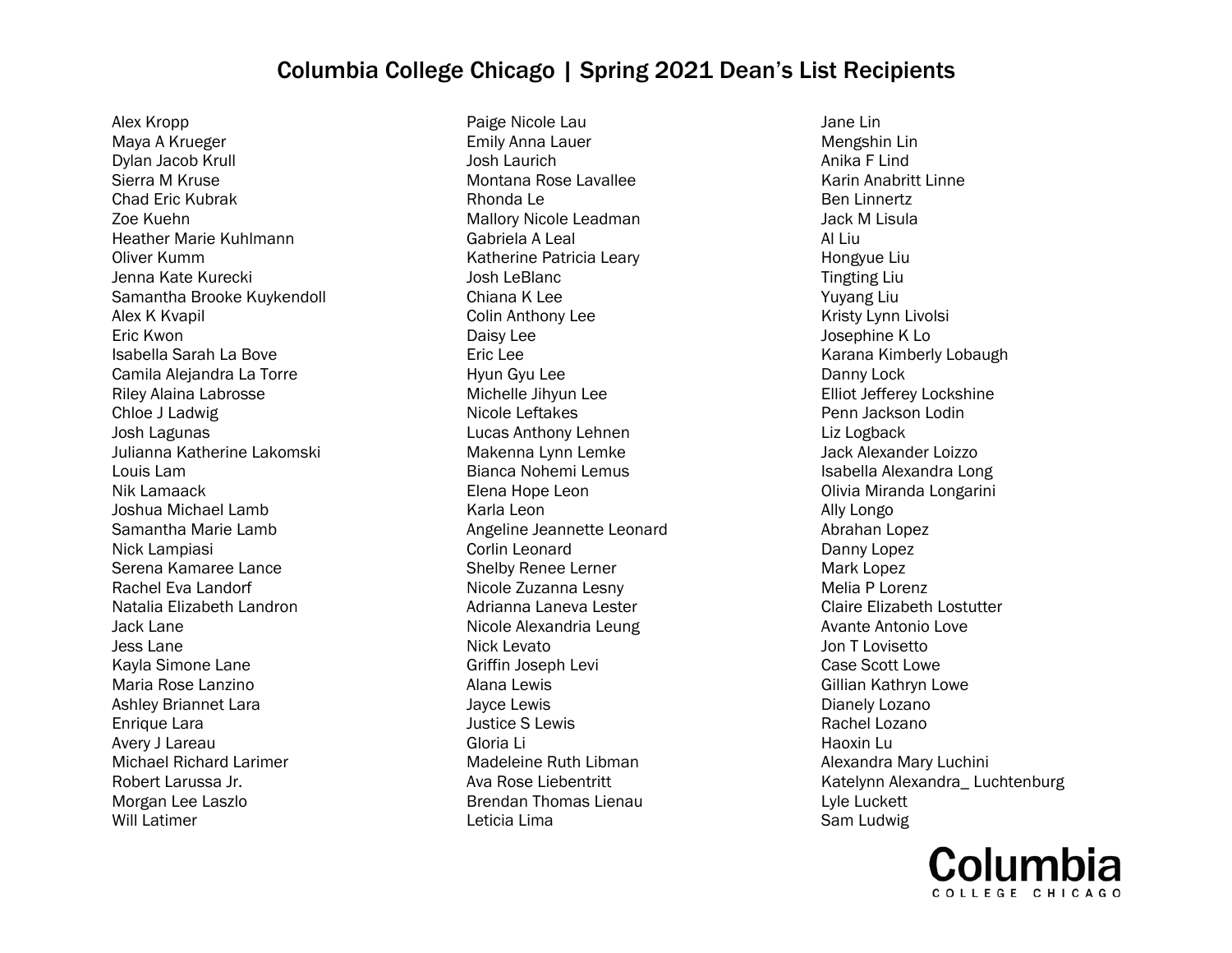Jamela Aliya Lugo-Thomas Peterr Francis Lukinovich Ricky Luoto Damian Lupinski Benjamin Lurie Megan Rylee Lux Arriana D Lyles Mya Lyman Ada Robinson Lynch Liam Zvi Lynch Cuishan Ma Frank Ma Sarah H Maali Kai Walter MacAyeal Brandon James Macciaro Rachel Lynn Macciaro Mac MacDonald Rhiannon Beth\_Ione Mach Julia Machado DAlo de Oliveira Haley Jolene Macias Giovanni Macias Valadez Paige Christine Mackey Lauren Nicole Madderom Kamari J Maddox Macee Capri Maddox Nick Madison Miles A Madsen Borden Nicole Abante Magat Annie Mainwaring Abbey Majewski Faith Malinowski Griffin Edmund Mang Jakely Hannah Mange Giovanna Mantovani Trevizam Angelica L Marcial Gilbert Alexander Marin Sydney Kristen Marion

Dylan Yeager Markulec Harry Roger Marsh Christopher James Marshall Merry Marshall Celestina Lynn Marszalek Alex Martell Giovanna Lucia Martin Karla Michelle Martin Lauren Ray Martin Katya Martin Del Campo Christian L. Martinez Elyssa Celeste Martinez Erika Martinez Jovani Martinez Kassidy Jo Martinez Keanu Caleb Martinez Marilyn Guadalupe Martinez Melanie Angelique Martinez Michelle Lauren Martinez Cade B Martsching Ryan Alexander Marx Olivia J Mason Victoria M Mason Luz Danaee Mateos Ivan Matiash Gerson Xhina\_Rey Matias-Ryan Holly Grace Mattox Lukas Matuszewski Emma Dowling Mayers Abby Mayhue Lauren Mcbride Blaine McBroom Meghan Joy McCabe Dara Starr-Cynthia McClure Claire McConnell Abigail Kathleen McCormick Rachel McCoy

Jessica Marie McDermott Duncan F Mcdonald Grady Patrick McDonnell Ash McDowell Maddy McEachen Kelly McElligott Makayla Lashay Mcgee Paige Lynn McGowan Lawson Keith McGrain Samantha Marie Mcgrath Shaelin R Mcgrath Mac McGuire Deven Samuel Mckinley Stella L Mclemore Katelyn Ann McManis Chloe Blair McMullen Lucy McReynolds Alyssa Ann Meadowcroft Mikayla Renee Medders Angelina Evelyn Medina Josh Medina Melanie Nicole Medrano Jade Mehok Shaunak Mehta Sneh Pratik Mehta Isaac Benjamin Meier Makayla Rae Meinhardt Linzy Mejia Eion James Meldrum Max Furley Mellor Chloe E Meltzer Rachel Marianne Meltzer Janelle Menard Yasmin Mendiola Rochelle Escobar Mendoza Chenyang Meng Alexia R Menig

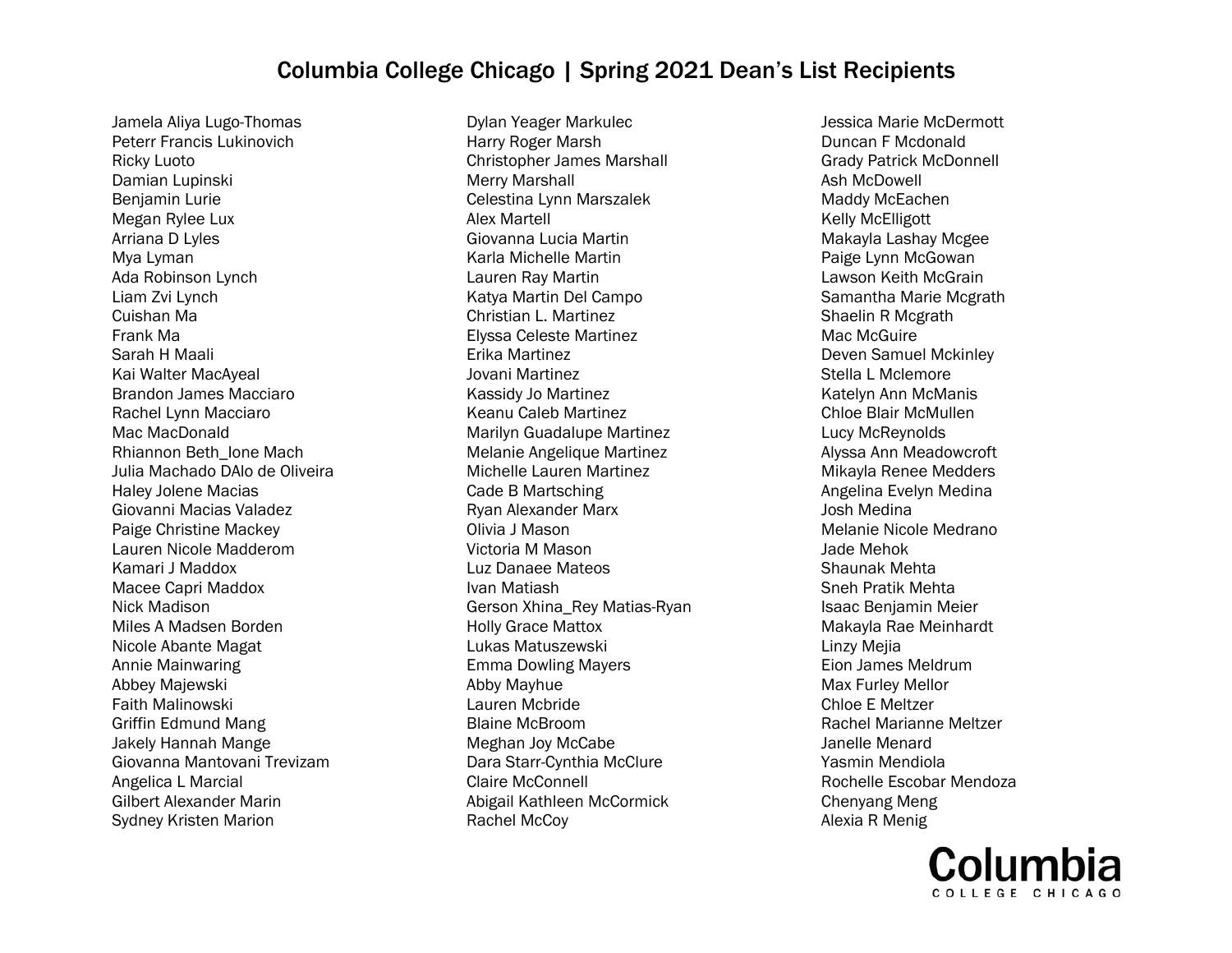Mollie Amanda Menuck Jazmin Mercado Vanessa Ann Merola Athena B Merry Dixie Mesi Windom Stuart\_Ellison Mesure Brennan Lee Meyers Rachel E Meyerson Thomas Paul Micalizzi Sarah Kim Michalik Dan Mark Miklos Keegan A Milano Jada L Milazzo Paul Daniel Milkent Cody Alan Miller Jahmelah Zevah Miller Keldyn Faith\_Lynne Miller Lauren Elisia Miller Mary Kate Miller Ryhen Nikole Miller Shelby Miller Samantha Milligan True Gordon Mills Sophia Minello Astrik Miranda Cheenee Marie Danga Miranda Owen Patrick Misterovich Caleb Matthew Mitchell Akito Miyazaki Troy Mize Siena Ann Moccia Nina Ruttan Moldawsky Gustavo Molina Ruben A Molina Angela Joy Moline Chrissy Molloy Jonathan Monden

Ellie Marie Moody Trinity Alyes Moody Lilly Mooney Asher Moore Ashley Moore Caroline Annette Moore Jordan Marie Moore Jack Edward Moorman Maxwell John Mootz Cristian Andres Mora Morales Suprajira Morakotjantachote Marco Ezequiel Morales Mia E Morales Rebecca E Morales Tyler Morales Sarah Grace Moran Sean Davey Moran Aidan Christopher Morello Ana Catalina Moreno Richard Morgan Jr. Ryan A Morgan Liv Moriarty Christopher James Morris Emma Nicolle Morris Ashley Chanel Morrison Eilish Margaret Morse-ORourke Fatima Moshaymesh Nina Gabrielle Moutrie Beatrice Hope Moxon Angelica A Mrugala Kevin Muckian Renee Marie Mudgett Emmalyn Grace Mueller Lauren Mary Mueller Clara Ingrid Muffitt Sarina Mugino Alimmah Maryam Muhammad

Nurrah Aishah Muhammad Nathan Alexander Mullin Annaliese Nicole Munn Arturo Cristian Munoz Samantha Murillo Anastasia J Murphy Anastasia Elaine Murphy Paige Murphy Bri Murray Iman Music Amelia June Mussler-Wright Jalynn Chamera Myers Mark Robert Myers Marcus Myles Jr. Michael Erik Naesset Emily Najera Polina Naletova Angelina Cara Napoleone Magdalena Naruszewicz Philip Nauman Erica Nava Tara Nicole Nava Kayleigh Nawrocki Mary E Neely Roxanne Neely Jose Negrete Aviles Jesus M Mario Negron Emmanuelli Brady Christopher Neher Abby Nelson Connor Nelson Jenna Taylor Nelson Taylore Leigh Neste Aaron Robert Nettekoven Daniel Nevarez Gina L Newberg Carma D Newman Hallie Ann Newnam

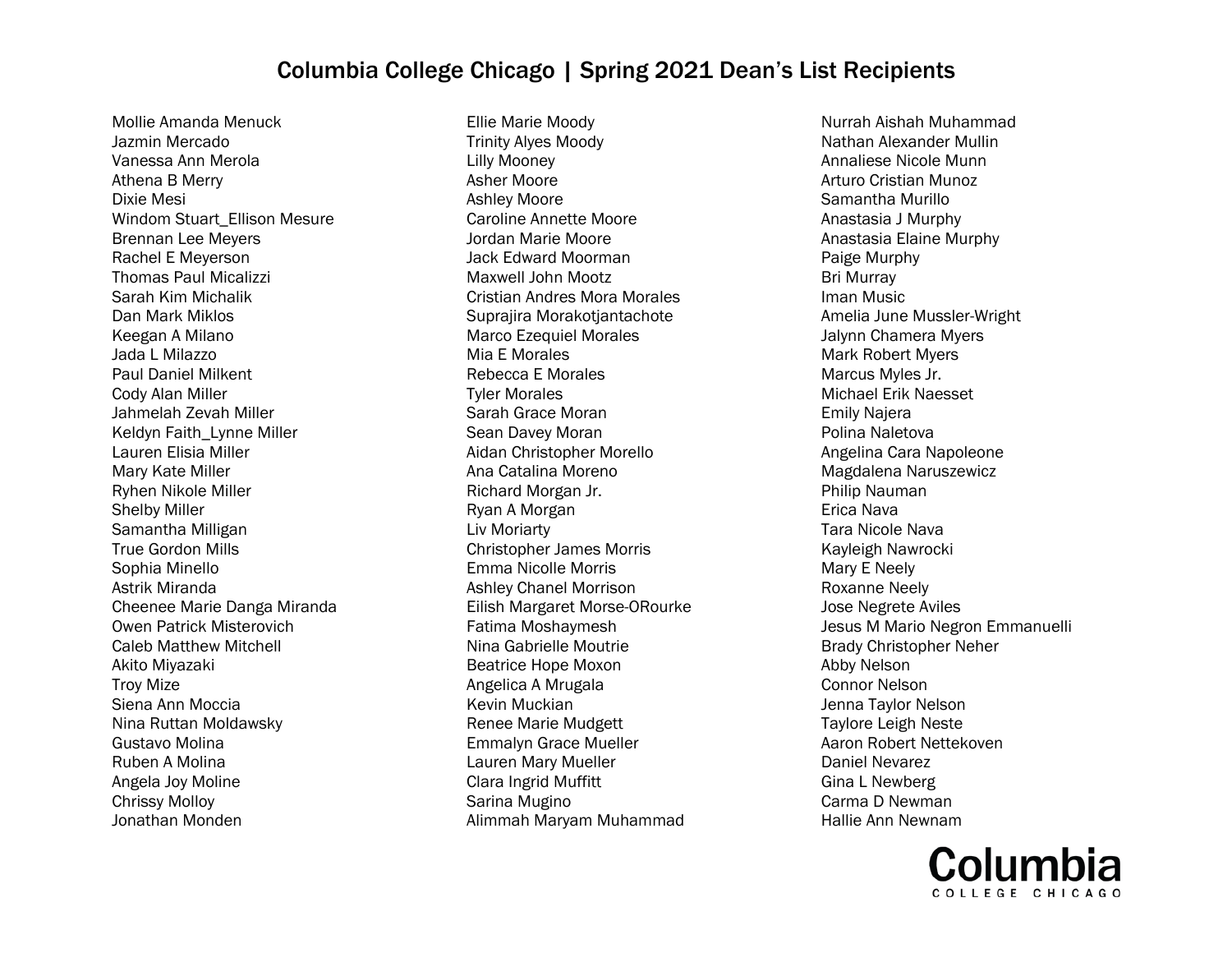Angelina Conde Nguyen Grace Thao Nguyen Karen Nguyen Tien Quynh\_Thi Nguyen Trang T Nguyen Vinh N Nguyen Vivian Nguyen David Justin Nichol Kacey Lorren Nicholson Austin Nino Aaron Michael Nixon Kieran Noble Mario A Nodal Sol Ruby Nolasco Jerrell Nolen Jr. Toni Nordone Alexis Kristine Norris Bekah Norwood Nick Novello Kaylynne Patricia\_Corrine Nowak Rachel Nowak Shannon Nugent Emma Carol Nykiel Audra OBrien Johnny Ocampo Jonah R Ocuto Winter Oddo Pawla Odjakova Bee ODonnell Chloe Anais Offer Alyssa Ohme Rebecka Olga Ohrstrom Kann Kaitlyn OKeefe Sophia Allegra Okugawa-Stoller Theresa Okuwobi Kara Christiane Olander Jasmine Olayan

Beau Old Emilly Olivares Juliette Marie Olivo Blake Olsen Miranda Emily Olsen Ainsley Jayne Olson Elias Bryant Olson Megan Renee Olszanski David Olvera Salma Mahmoud Omari Adna Omerbasic Eleni Omiriadis May Zin Oo Inigo Oropeza-Gutierrez Lillian Veronica Ortiz Aleksander M Ostojic Grant Thomas Osum Isabella Pacheco Sadie Ann Padjen Joy Angelique Padua Mo Pagano Audrey Elizabeth Paige Michelle Pala Kaylee Rose Palak Nick Pales Marianna Maureen Palladino Christopher John Palmer Deanna Louise Palmer Maria Elaine Paloalto Peyton Jazmir Pannell-Johnson Madeline Ann Paradis Vanesa Iris Paramo Sonja Elisabeth Pardee Tricia Parent Olivia Grace Parisi Daniel Park Benjamin Alan Parr

Mackenzie Rose Parr Madison Lynn Parr Ashlyn Riley Parsons Hemal Patel Rachel Vipul Patel Shayna Patel Urja Patel Daniel Matan Patt Sydney Ryan Patterson Damia J Patton Miguel Pavon Megan Nicole Pawlak Cydni Denise Payton Reide Pearson Zoie Pearson Mack Pearson-Muggli Thomas Houston Peck Sebastian Herald Pedersen Alex Peek Ally Peggs Naomi Pegues Erika Marie Peiker Gabi Pelayo Alfred Thomas Pell Crystal H Peralta Daria Percy Rachael Perez Connor Alexander Perfect Devin Pathric Perjak Jordan N Perkins Jackie Michele Perri Jacob Richard Pesci Kyra Emilie Peter Matthew Peterburs Alexander Stuart Peters Erin Elizabeth Petersen Micaela Mercy Petkus

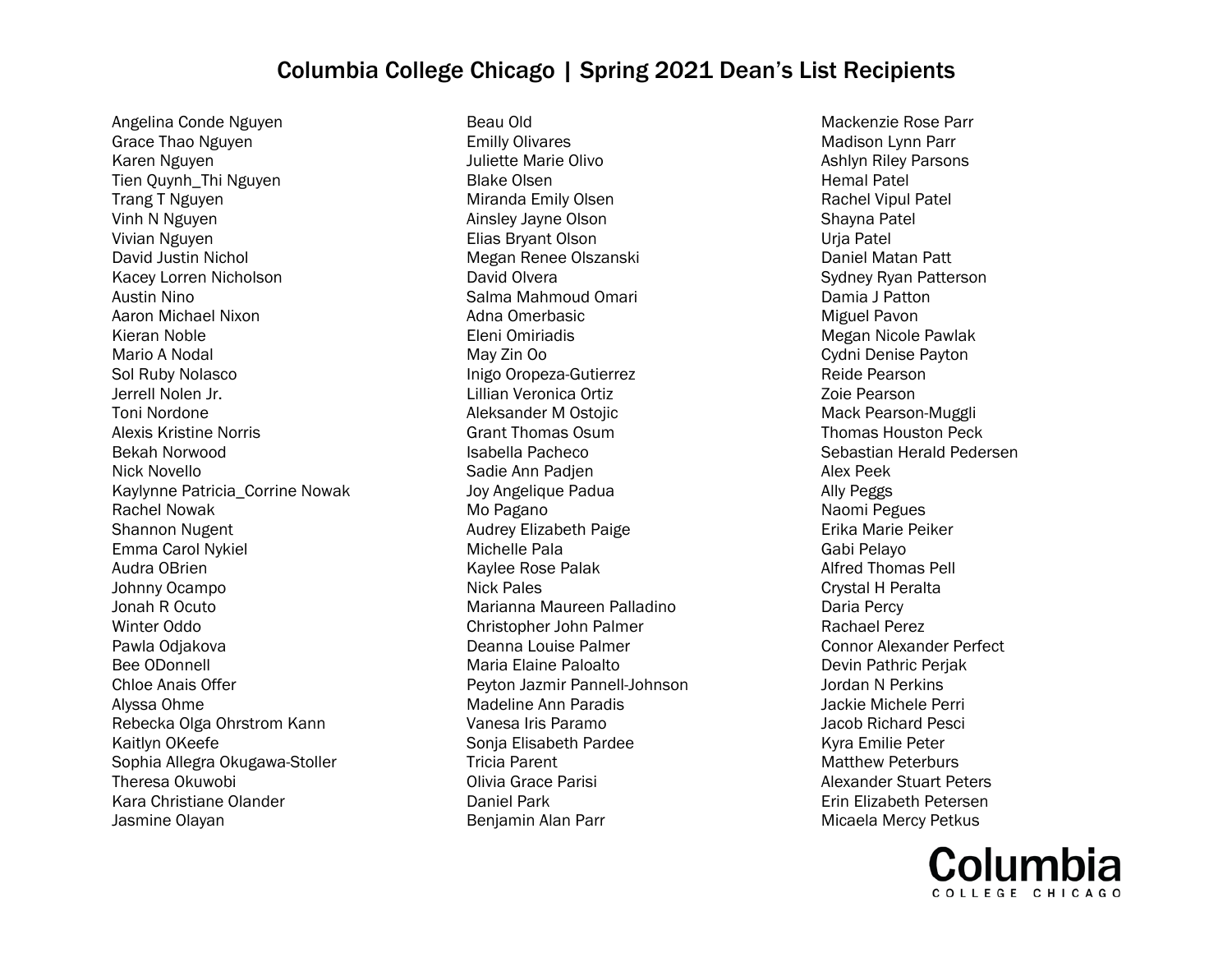Hope Pham Linh Pham Maddie Phelps Sophie Rose Philipson Alisa M Phillips Matthew Isaiah Phillips Natalie Ann Piaskowski Michael Josep Picciano-Schatten Liam Pietraszewski Taylor Evelyn Pike Vivian Marina Pina Valeria Pineda Marden Pinzon Jess Pistone Matilda Plaza-Gibson Madelyn P Plum Amy W Pniewski Alissa Pocius Olivia Natalie Policastro Kendall Lee Polidori Mitchell E Pollitt Leonardo Ponce Anna Kay Pontius Sophia Nicole Poole Phoebe M Pope Arturo Portales Dakota Azul Portell Nathan Porter Angelina Malia Portillo Auth Kevin Posadas Joseph Daniel Poselenzny Annabel Rose Pottebaum Meagan M Power Laurel Irene Powers Brennan Michael Pozzi Miranda Mae Prater Ruthie Theresia Prayitno

Angie Prieto Josh Prost Allison Prough Connor David Pseja Valentina Sol Pucarelli Elaine Pugsley Aashutosh Punjabi LaCole Purley Sarah Madeline Puzio Asia Cierra Pye Jacquelyn Paige Pytlik Shangxiao Qiu Zhang Qiuzhang Ryan N Quade Michelle Quiroz Hayley Raad Zachary S Raber Niko Radicanin Eryn Nicole Rafferty Sanaa Raj Trent W Ramert Karel Ramirez Gabriel A Rammouni Alicia Ramos Gaby Ramos Jessica Monique Ramos Miranda M Randel Alessandra Rangel Kezia Arenas Ranillo Adam James Rappe Nicholas J Raske Julia Marie Ravenscroft Elías Rayas Nathan T Raymond Hannah Raymundo Sy Razi Grace Makenzie Reasoner

Treyson Blaine Redmond Clara Alia Reed Jessica Rachel Regan Jake Thomas Reilly Parker Reilly Ethan William Reinbach Melanie Ann Remkus Shan Ren Jackson Mays Renda Adolfo Resendiz Avery T Resendiz Joselle Blanca Reyes Bailey Jewel Rezman Maria Ricci Sam Rice Noel Rich Seth W Richardson Ziah Richardson Nia Amani Ricks Ruth Estefany Rico Rebecca Ann Rieckmann Abby Tomiko Rieve Oliver Elliott Rigsby Calvin James Ringenbach G Rios Keanu Rios Haley Christina Rivard Beck Enzo-Brant Rivera Elized Rivera Juan Manuel Rivera Mayra Rivera Michael Damian Rivera Anna Marie Robbins Madalyn Grace Robbins Abby Jane Roberson Katherine Allene Roberts Noa Robida

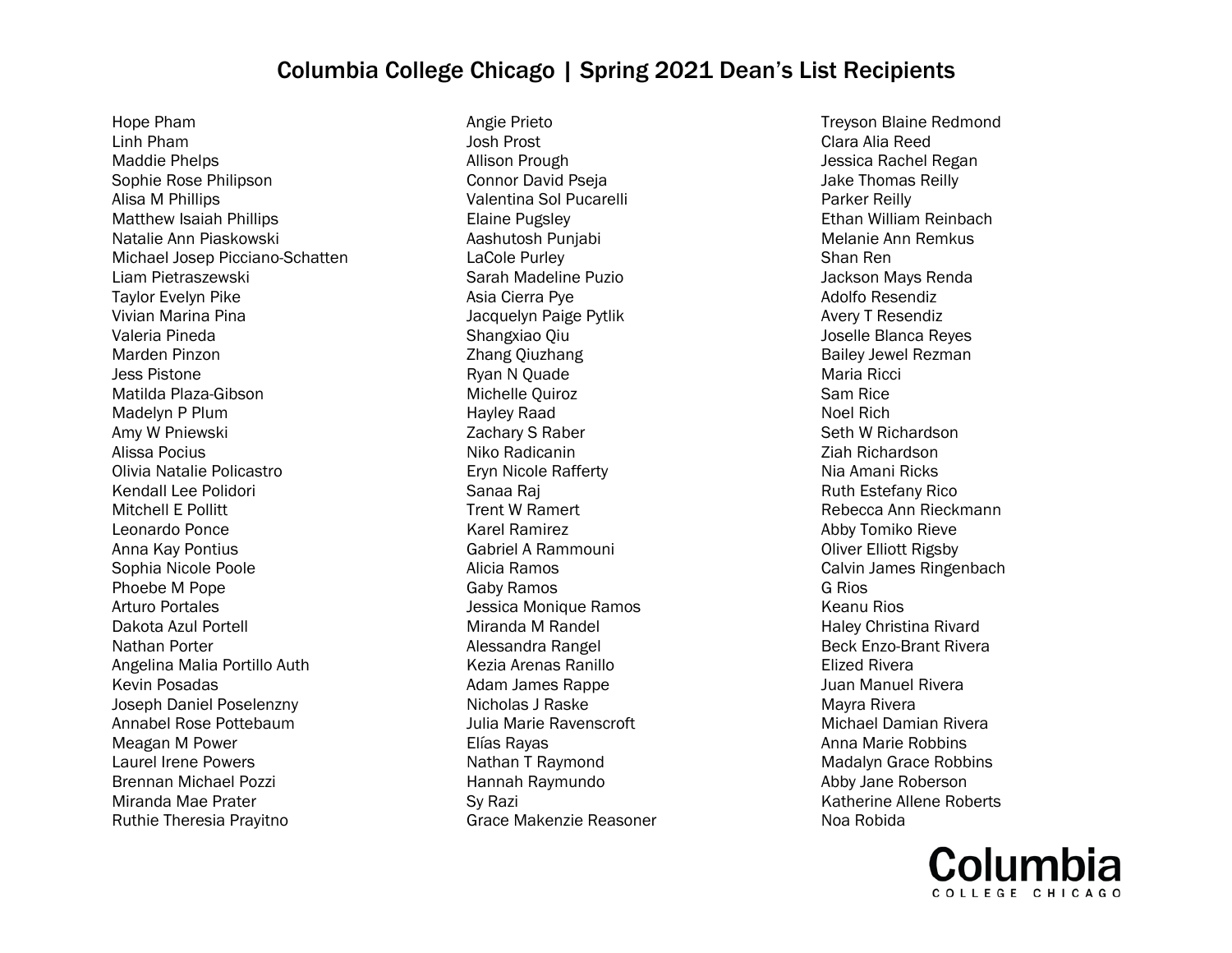Aaliyah Michelle Robinson BelleAime Alexandra Robinson Caroline June Robinson Christyn Robinson Kitty Robinson Laniese Robinson Peyton Danielle Robinson Quinn Robinson Zach Robinson Eleanor Frances Roche Andres Rodriguez Ashley Rodriguez Bianca Marie Rodriguez Maya Azul Rodriguez Victoria Elizabeth Rodriguez Yaritza Rodriguez Abbie Roe Luke Thomas Roe Anna Elizabeth Rogers Carson Son\_Hong Rogers Katelynn Mercedes Rogers Maria Fernanda Rojas Melanie Joyce Rolfe McKenna Chelsea Roman Anna M Romano Allison Grace Rooney Gabby Rooney Oliver Roper Isaiah Rosado Rachel Emily Rosewater Jennifer D Rosner Avianna Renae Rossetti Nicki Rossi Hannah Nichole Rostollan Nate Roth Michelle Naomi Rotteveel Joseph Zain Rout

Travis Aaron Rowe Ansley Elizabeth Rowell Lulu Rozo Stephanie Rubeo Javier A Ruiz Junior Ruiz Mercedes Ruiz Val Ruiz Veronica Marie Ruiz Cole Joseph Ruoto Jessie Rupp Darmille A Rush Jada Nicole Russell Kevonna Tyiesha\_Monique Russell Megan L Russell Jadyn Nicole Rutherford Kailey Nora Ryan Lucas Patrick Ryan Giselle Christine Ryan-Arce Ivan Felix Saez Mil Safadi Teya Renee Sainz Kelsey Elizabeth Sakowski Angelina Beatrice Saldana Connor Staton Sale Sofia Salgado Sol Salinas Maya Ann Salman Purusottam Samal Armand Alfred Samanamud Ellie Samide John Charles Sammis Alyssa Kay Sammons Makayla Ashanti Sampson Lucretia Rhys Samuel Brian Justin Samuelson Tristen M Sanborn

Karla Itzel Sanchez Marcos R Sanchez Alexia Sanders Megan Leigh Sanders Alexis Joel Sandoval Ben Sandquist Jake Sandvik Sydnie M Sanford Derek Santiago Tatianna Isabel Santiago Francisco Santillan Angela M Santoleri Jennifer Santos Nimi Santos Madison Claire Satterfield Ashton Saucedo Jairo Saucedo Matthew Curtis Sauve Noah Steven Savoie Aziz Saydaminov Brian Daniel Scally JoJo Scanlon Brenna Schaefers Alice Thompson Scharf Zach Scheffer Alex Matthew Schenberg Jillian Schendel Oliver Schilling Abbygayle Marie Schlappi Alex Schmelter Janey L Schmidt Cecilia Grace Schmitt Summerlee Jade Schmitt Isis Simone Schmugge Kristian C Schmutz Sabrina Blair Schoenberg Morgan Rae Schoenecker

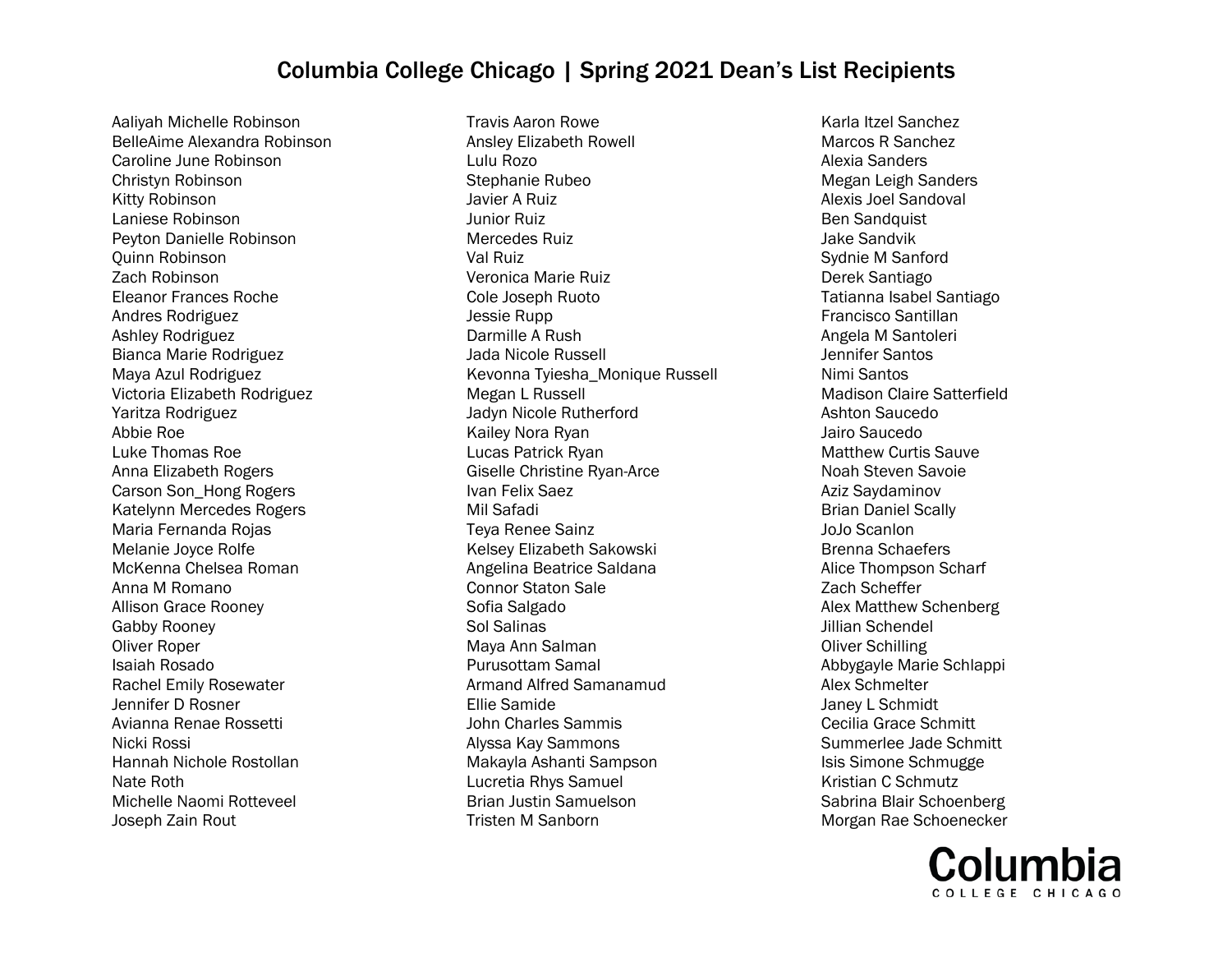Jethro John Schoppenhorst Sarah Lynn Schorle Katie Layne Schroeder Riley Elisabeth Schroeder Maxwell Schulte Abby Schultz Ian G Schultz Lilli Schweitzer Ian Matthew Scott Jacob Donald Scott Kasey Scott-Sheets Olivia Louise Scruggs Sabryna Carolynn Secoy Santana Segriff Cassi Seifert Amanda Lee Seitz Eve Morgan Senderhauf Ralphie Serpico Lourdes Serrano Evryn Sevcech Sydney L Sexton Gil Shahar Emily E Shanholtzer Clarence R. Shaw II Huckleberry Maceo Shelf Mackenzie Elizabeth Shelton Maika June Shibata Sydney Renee Shingle London Chantel Short Gretchen F Shull Aidan A Siavelis Ella I Siblik V Sidaugaite Zelda Reh\_Vap Sidener Noah Park Siegel Tina Siegler Rachael Louise Sievert

George Andrew Sikorski Ben Sill Luke Thomas Silliman Nathalie Silva Adonijah Sims Amaiya C Sims Jaida Rachelle Sims Lauren Elizabeth Sims Noah Sirkin Vered Rachel Siroka Nyia Dela Sissac Elwira Karolina Skiba Paolo Skyrus Kaylie Nicole Slack Emma Claire Slattery Rylie Nicole Smedley Kamy Smelser Angel Smigielski Jo Smilkova Abby Smith Abi Smith Avery E Smith Breyona Jaye\_Lanae Smith Brianna Leigh Smith Cody W Smith Cooper H Smith Deanna Joy Smith Hannah Smith Lulu Smith Maggie Smith Nathaniel T Smith Klaudia Smolen Nadia Jordan Smothers Jordan Snead-Matthews Matthew R Snyder Ella Jenae Sobczak Kevin Sobotka

Lizvett Lucero Solano Polina Solomakhina Farren Sommer Rana Somo Kyeongtae Son Yasmine Essence Soria Luca J Sosa Caleb Sowle Gia Rita Spalla Sasha Olympia Spallina Jordan Spannbauer Ray Castel Spence Jackie Spencer Alex Sperry Andrea Sperry Karen Elizabeth Spriggs Hailey Elizabeth Springer Anthony Sprunk Nia Kamil Stafford Darrel Jay Flores Stagen Ava Cedel Stammer Lana Rose Stanczak Brady Scott Stanfield Michael Steele Shelby Susanne Steele Artur Stefani Stefani Fagundes Amanda Grace Stefanski Joseph Michael Steffel Savanna Hope Steffens Nicole LeAnn Steffensen Daniel Jeffery Steininger Catherine Julia Stema Trevor Stewart Sam Stibal Anna Stobaugh Haven Hope Stohler Cal Strawhecker

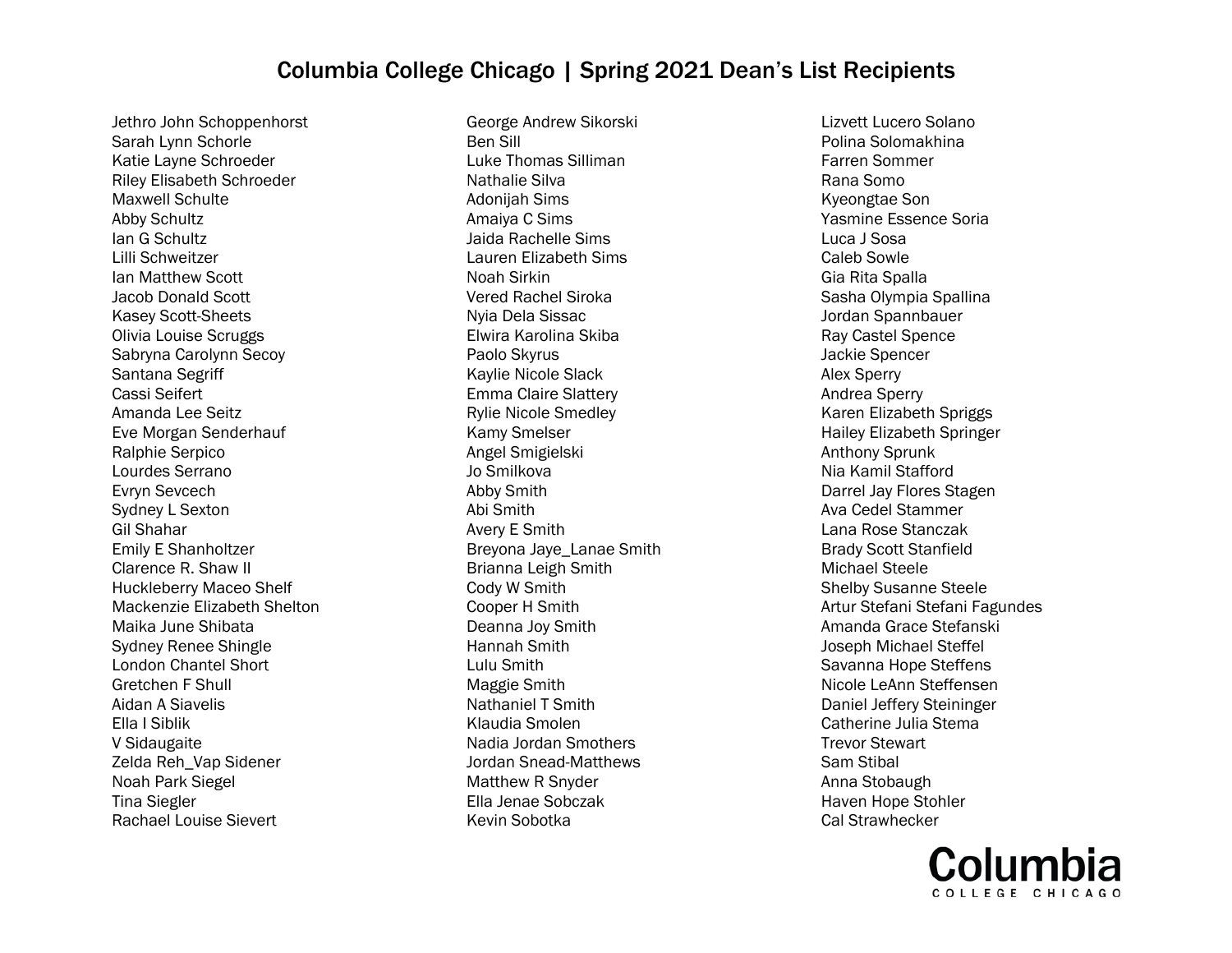Taryn Elise Stroman Kate Stubbs Hank Jacob Stuff Corey James\_Crawford Stulz Conner Preston Stumm Jessica Sturgeon Erin Elizabeth Sullivan Thomas Sullivan Jr. Younghun Sung Voravan Susettheenee Axel Luke Susuras Maeve Ann Swan Hanna Lee Swartz Jodi Michelle Swiderski Moira R Swinford Reagan Nicole Sword Kayla Sykes Andrew Sykora Leor Szleifer Sienna Osanna Szustak Elissa LeAnne Szymczak Zoe Takaki Katherine M Talbott Grace Patricia Tallmadge Alexia Tamayo Alex Tammaru Zach Tan Jackie Tang Marisa Marie Taravella Mikey Tardy Logan Robert Tarter Mariah Faye Tatum Adam D. Taucher Journey I Taylor Kayla Christine Taylor Liam Michael Taylor Sasha Elizabeth Taylor

Emi Teitelbaum Jack Thomas Teixeira Victoria Elizabeth Teixidor Jennifer Teliz Jack Tenbusch Michael David Tendy Rosa Francesca Terenzio Jane Marie Teska Angelica Texcahua Kat Thanopoulos Jack Theil Ashleigh Thomas Kirsten Thomas Libby Thomas Sydney Rae Thomas Krysa Thomasma Carley Ruth Thompson Carlie K Thompson Hunter Thompson Izaak Thompson Jello Thompson Kat Thompson Jackson Ernest Thoren Annabella L Thornton Bella Thornton Madison Cynthia Thornton Riley James Thorpe Sarah Rose Thurman Christopher Thurston Jr. Kate N Tierney Brandon Jeremiah Tillery Kayla Idesa Marie Manala Timbol Avery Rose Timmons Nealie M Tinlin Douglas Tischler Josh Tischler Gabriella Marie Titolo

Phoebe Anastasia Tomsu Kaelan Tonjes Hannah Olson Tonn Ashley Renay Torosian Daniela Torres Giselle Lealani Torres Janessa Yvette Torres Joe Torres Jonathan Torres Nathaniel Torres Anna K Totzke Raegan Elizabeth Townsend Renee S Tranter Marissa Doreen Traver Keturah Travis Rachel Trebswether Joseph William Trezek Dianeli P Trinidad Grace Luisa Trivax Ben Troccoli Stephanie Trost Taylor Josephine Trotter Kate E Trout Isabel Trujillo Anh Truong De Andre Tucker Laura Silin Tudge Sam George Tudor-Hidy Melanie Yi-Mei Tulagan Ben E Tull Hugh Patrick Tuomey Estefany Turcios Jerod Dean Turner Rachel Turner Caitlin Rose Tylka Michelle Tylka Journey Tupper Ungashick

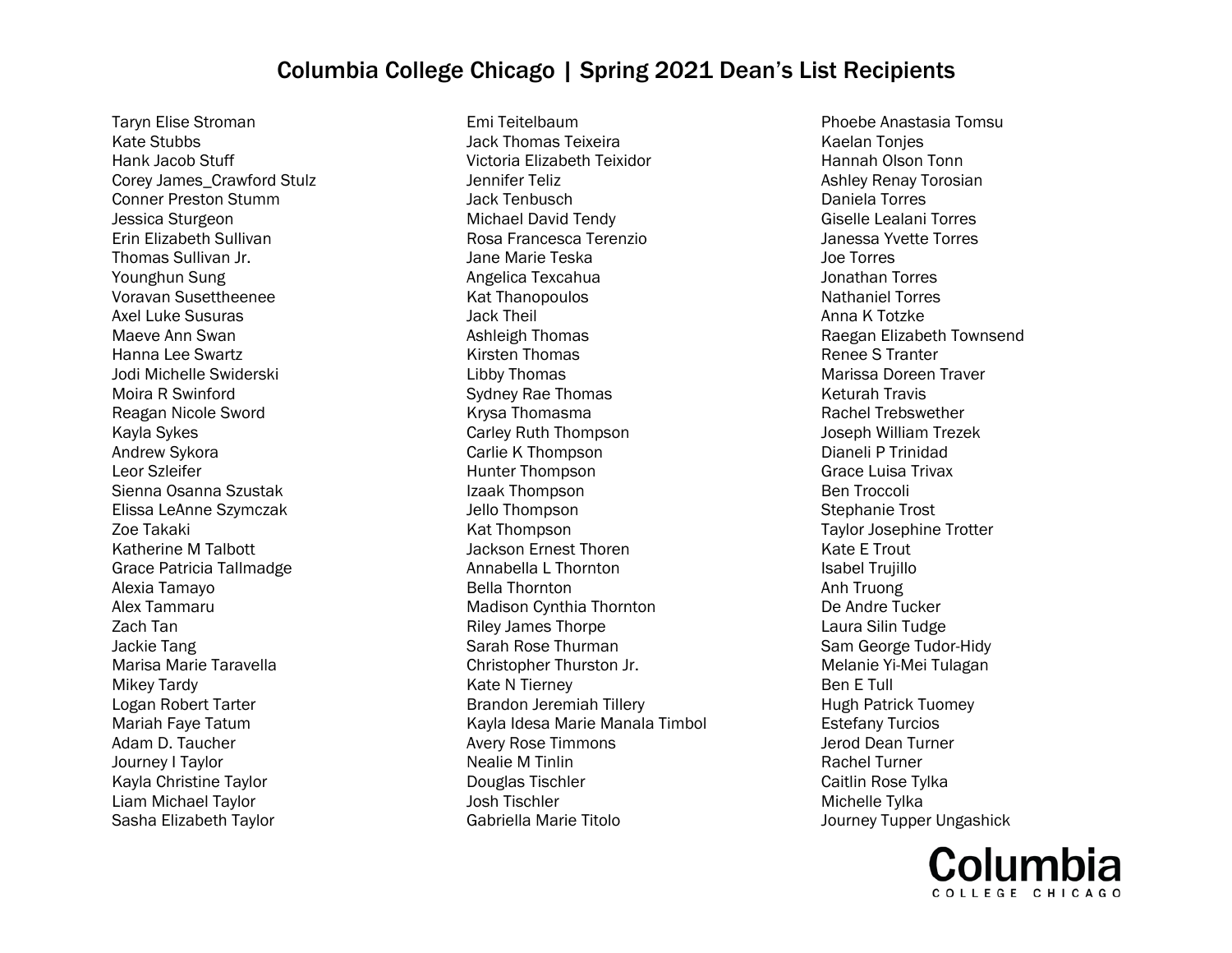Amanda M Unger Natasha Rose Uno Cynthia Edith Uribe Fabian Uribe Gabriel Alexander Utreras Leanne Christina Uzelac Devin Vahl Raven Vales Angela Lucia Valladares Suazo Leo Vallecillo Cooper John Van Dorpe Alexandra Paige Van Loon Antoinette L Vandenbroucke Madeleine Grace VandenHeuvel Hannah Noel Vanderkooy Max Vanderwerf Mandi Cheri Vanhoy Matthew John VanOsdol Alejandro Vargas Jacob Aries Vargas Jorge Alfredo Vargas Jacob Lewis Varon Natalia Syrentha Vasic Mia Marie Vasquez Raul Rodolfo Vasquez Madika Vaynerman Kimberly Monserrat Vazquez Nick Vazquez Zoe Elizabeth Veasey Lucas Timothy Velazquez Frank Charles Vella Anna Venekamp Kaitlyn Venturina Molleigh Rae Verhoye Shane Michael Verkest Five Verrier Tejas Raghav Vibhu

Nicholas W Vieceli Yesenia Aurelia Vilella Lilly Villalba Johanna Villanueva Raina Villareal Marshall Allen Villarreal Sheridyn Elaine Villarreal Abi Villasana Josie R Visser Imani Z Wagner Reena Noelle Wagner Amelia Danielle Walczak Peyton Maria Waldera Monika Amalia Walewender Callie Waligora William Terrell Walker Lucas Connor Walkowiak Sandra Elzbeta Walkowicz Lucia Louise Wallin Frankie Walsh Nina A Walsh Matti Walter Chloe J Walters Mariusz Jan Walus Lily Maya Wan Cailin H Wang Yichen Wang Asha Kali Ward Amber Denae Warfield Bella Warner Gemma Elizabeth Warren Shiloh Tumo Washington Gabby Watkins Mary Isabel Watkins Zion Myung Watkins Julian L Watson Mary Elizabeth Watson

Ella Watylyk Cordelia I Weatherby Sydney Laurel Weber Gillian Hana-Jordan Wedemeyer Christen E Weeden Aliver Weeger Zixin Wei Sawyer J Weidman Jack Weimer Olivia Weintraub Hannah Weiss Lily J Welch Parker Sydney Weldon Katie Welko Bonnie Tess Weller Julia Sara Weller Leah Renee Wellman Casey Wells Haley M Wells Xin Wen Morgan Liberty West Alena Wetter Mason Riley Wezensky Nolan William Whalen Arion Monica Wheeler Zack Wheelhouse Jesse L White Martha Froehle White Natalie Marie White Sam White Teanna Marie White George Whitehill Alexander Gage Whitehurst Kirstin Marie Whitlatch Emma E Wiederkehr Hannah Wien Benjamin James Wiersema